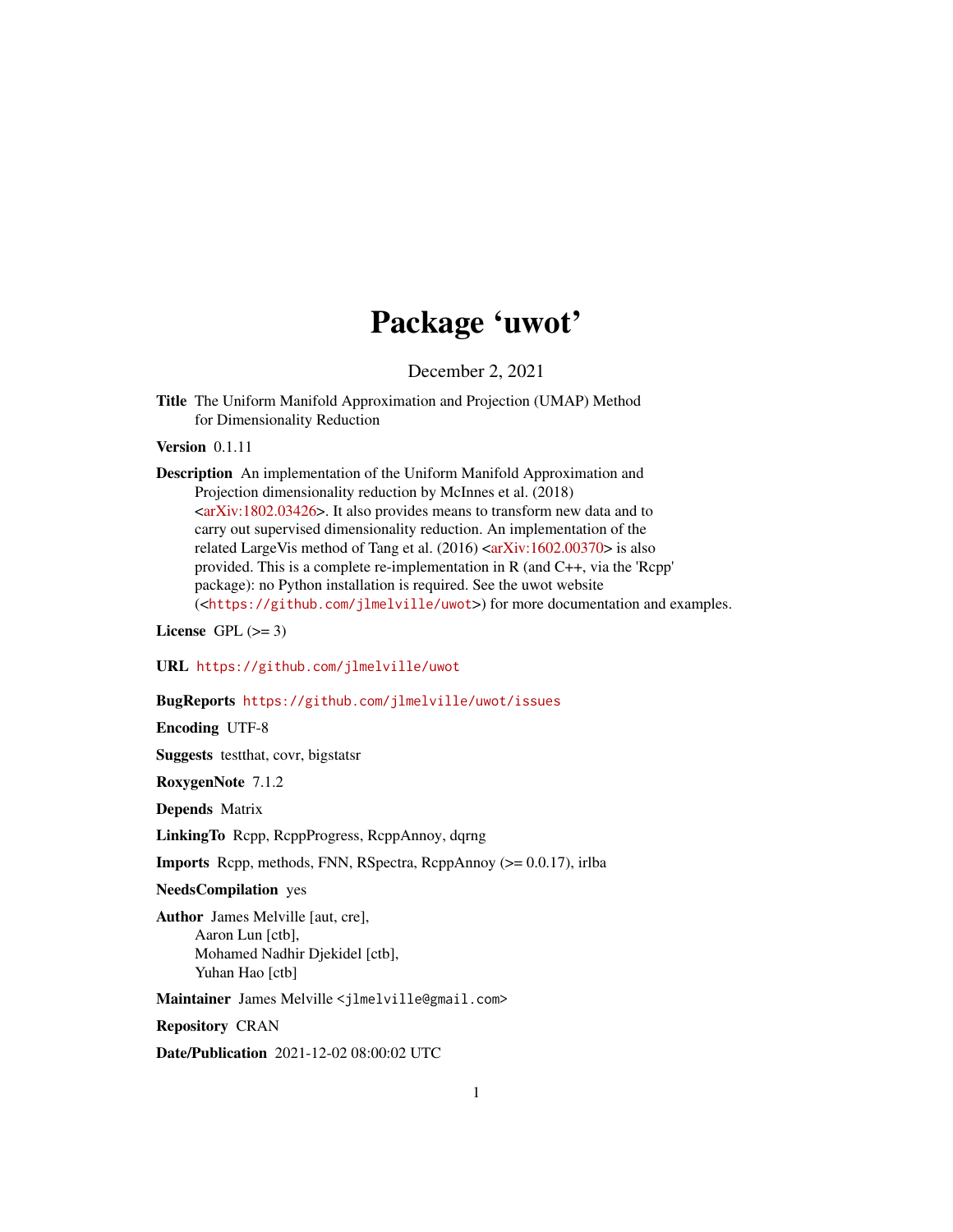### <span id="page-1-0"></span>R topics documented:

| Index | 35 |
|-------|----|
|       |    |
|       |    |
|       |    |
|       |    |
|       |    |
|       |    |
|       |    |

<span id="page-1-1"></span>load\_uwot *Save or Load a Model*

#### Description

Functions to write a UMAP model to a file, and to restore.

#### Usage

load\_uwot(file, verbose = FALSE)

#### **Arguments**

| file    | name of the file where the model is to be saved or read from. |
|---------|---------------------------------------------------------------|
| verbose | if TRUE, log information to the console.                      |

#### Value

The model saved at file, for use with [umap\\_transform](#page-29-1). Additionally, it contains an extra item: mod\_dir, which contains the path to the temporary working directory used during loading of the model. This directory cannot be removed until this model has been unloaded by using [unload\\_uwot](#page-32-1).

#### See Also

[save\\_uwot](#page-10-1), [unload\\_uwot](#page-32-1)

#### Examples

```
iris_train <- iris[c(1:10, 51:60), ]
iris_test <- iris[100:110, ]
# create model
model <- umap(iris_train, ret_model = TRUE, n_epochs = 20)
# save without unloading: this leaves behind a temporary working directory
model_file <- tempfile("iris_umap")
model <- save_uwot(model, file = model_file)
```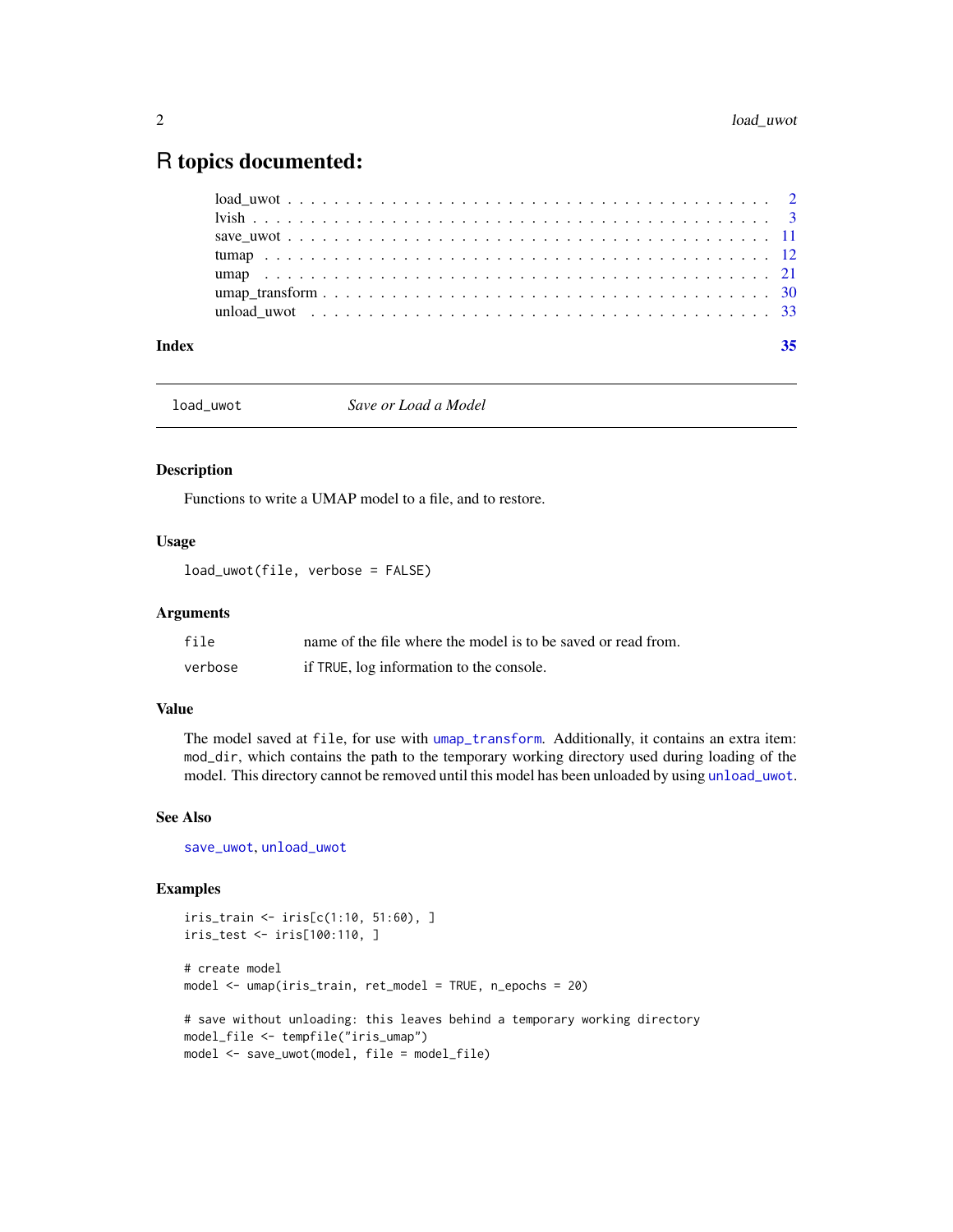```
# The model can continue to be used
test_embedding <- umap_transform(iris_test, model)
# To manually unload the model from memory when finished and to clean up
# the working directory (this doesn't touch your model file)
unload_uwot(model)
# At this point, model cannot be used with umap_transform, this would fail:
# test_embedding2 <- umap_transform(iris_test, model)
# restore the model: this also creates a temporary working directory
model2 <- load_uwot(file = model_file)
test_embedding2 <- umap_transform(iris_test, model2)
# Unload and clean up the loaded model temp directory
unload_uwot(model2)
# clean up the model file
unlink(model_file)
# save with unloading: this deletes the temporary working directory but
# doesn't allow the model to be re-used
model3 <- umap(iris_train, ret_model = TRUE, n_epochs = 20)
model_file3 <- tempfile("iris_umap")
model3 <- save_uwot(model3, file = model_file3, unload = TRUE)
```
lvish *Dimensionality Reduction with a LargeVis-like method*

#### Description

Carry out dimensionality reduction of a dataset using a method similar to LargeVis (Tang et al., 2016).

#### Usage

```
lvish(
  X,
  perplexity = 50,
  n_neighbors = perplexity * 3,
  n_components = 2,
  metric = "euclidean",
  n_epochs = -1,
  learning_rate = 1,
  scale = "maxabs",init = "lvrandom",
  init_sdev = NULL,
```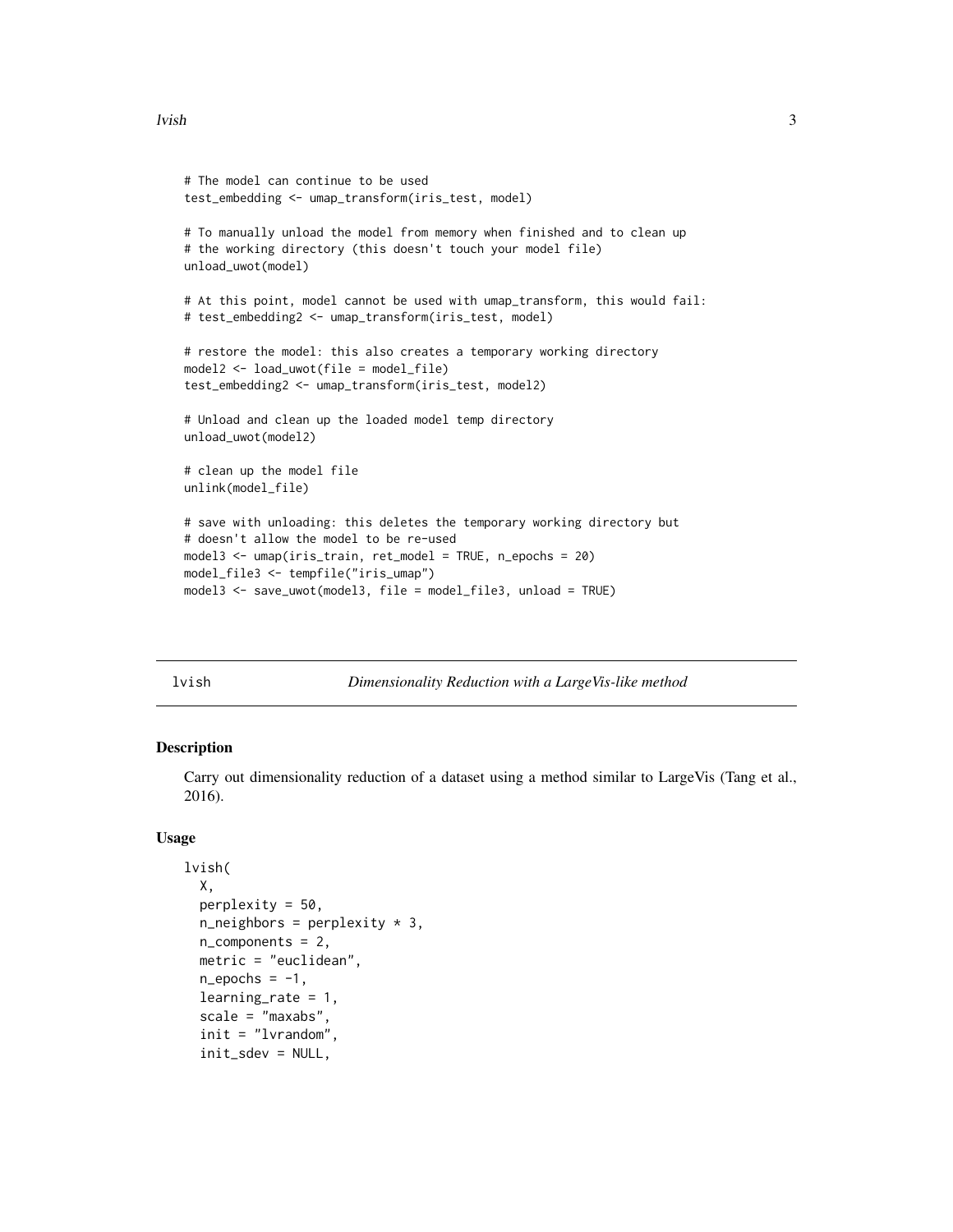<span id="page-3-0"></span>

```
repulsion_strength = 7,
 negative_sample_rate = 5,
 nn_method = NULL,
 n_{\text{trees}} = 50,
  search_k = 2 * n_neighbors * n_trees,
 n_threads = NULL,
 n_sgd_threads = 0,
  grain_size = 1,kernel = "gauss",
 pca = NULL,pca_center = TRUE,
 pcg_rand = TRUE,
 fast_sgd = FALSE,
 ret\_nn = FALSE,ret\_extra = c(),tmpdir = tempdir(),verbose = getOption("verbose", TRUE),
 batch = FALSE,
 opt_args = NULL,
 epoch_callback = NULL,
 pca_method = NULL
\mathcal{L}
```
#### Arguments

| Χ            | Input data. Can be a data. frame, matrix, dist object or sparseMatrix. Ma-<br>trix and data frames should contain one observation per row. Data frames will<br>have any non-numeric columns removed, although factor columns will be used<br>if explicitly included via metric (see the help for metric for details). A sparse<br>matrix is interpreted as a distance matrix, and is assumed to be symmetric, so<br>you can also pass in an explicitly upper or lower triangular sparse matrix to save<br>storage. There must be at least n_neighbors non-zero distances for each row.<br>Both implicit and explicit zero entries are ignored. Set zero distances you want<br>to keep to an arbitrarily small non-zero value (e.g. 1e-10). X can also be NULL<br>if pre-computed nearest neighbor data is passed to nn_method, and init is not<br>"spca" or "pca". |
|--------------|--------------------------------------------------------------------------------------------------------------------------------------------------------------------------------------------------------------------------------------------------------------------------------------------------------------------------------------------------------------------------------------------------------------------------------------------------------------------------------------------------------------------------------------------------------------------------------------------------------------------------------------------------------------------------------------------------------------------------------------------------------------------------------------------------------------------------------------------------------------------|
| perplexity   | Controls the size of the local neighborhood used for manifold approximation.<br>This is the analogous to n_neighbors in umap. Change this, rather than n_neighbors.                                                                                                                                                                                                                                                                                                                                                                                                                                                                                                                                                                                                                                                                                                |
| n_neighbors  | The number of neighbors to use when calculating the perplexity. Usually<br>set to three times the value of the perplexity. Must be at least as large as<br>perplexity.                                                                                                                                                                                                                                                                                                                                                                                                                                                                                                                                                                                                                                                                                             |
| n_components | The dimension of the space to embed into. This defaults to 2 to provide easy<br>visualization, but can reasonably be set to any integer value in the range 2 to<br>100.                                                                                                                                                                                                                                                                                                                                                                                                                                                                                                                                                                                                                                                                                            |
| metric       | Type of distance metric to use to find nearest neighbors. One of:<br>• "euclidean" (the default)<br>• "cosine"                                                                                                                                                                                                                                                                                                                                                                                                                                                                                                                                                                                                                                                                                                                                                     |
|              |                                                                                                                                                                                                                                                                                                                                                                                                                                                                                                                                                                                                                                                                                                                                                                                                                                                                    |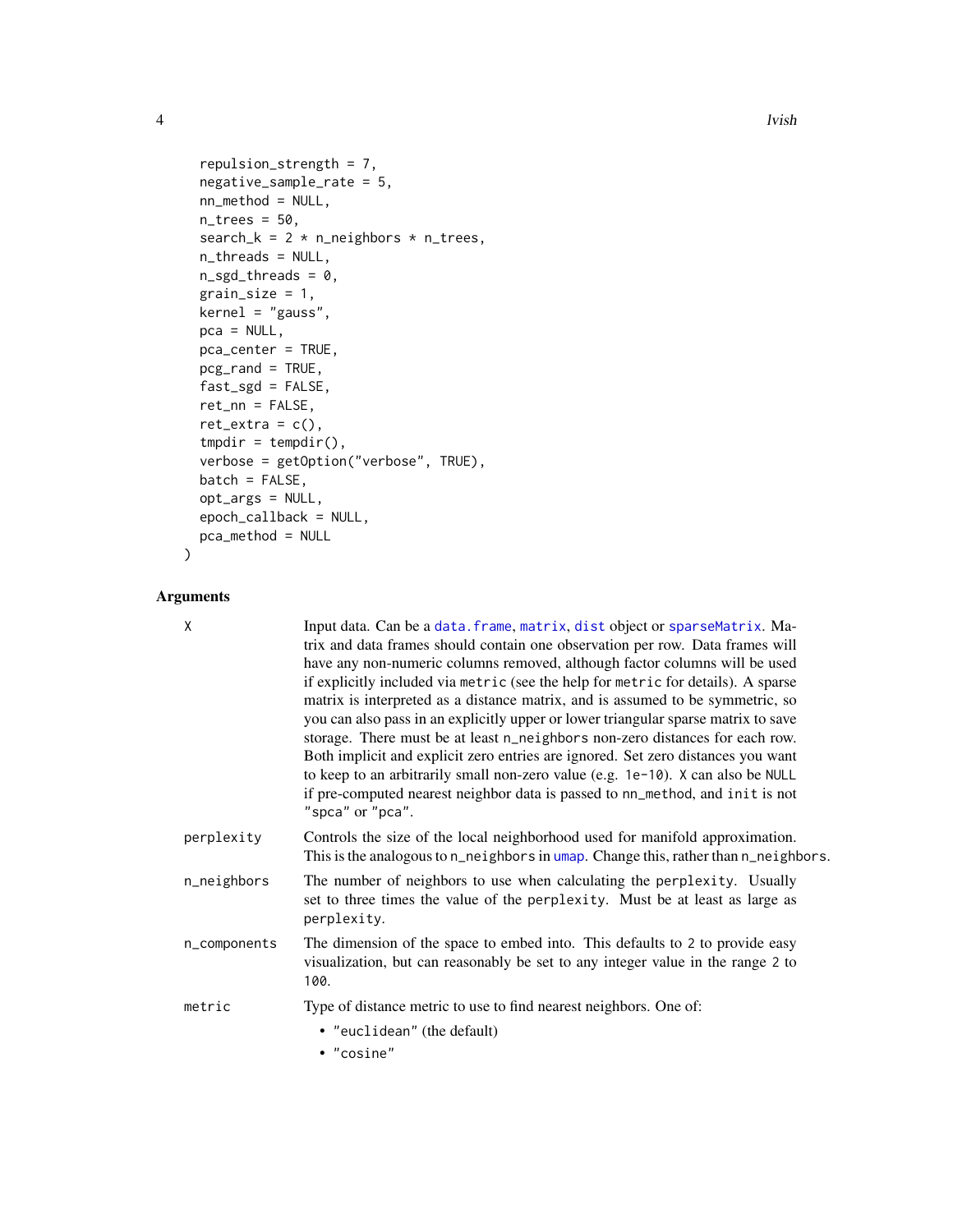| lvish |  |  |  |
|-------|--|--|--|
|       |  |  |  |

• "manhattan"

• "hamming" • "correlation" (a distance based on the Pearson correlation) • "categorical" (see below) Only applies if nn\_method = "annoy" (for nn\_method = "fnn", the distance metric is always "euclidean"). If X is a data frame or matrix, then multiple metrics can be specified, by passing a list to this argument, where the name of each item in the list is one of the metric names above. The value of each list item should be a vector giving the names or integer ids of the columns to be included in a calculation, e.g. metric  $=$  list(euclidean = 1:4, manhattan = 5:10). Each metric calculation results in a separate fuzzy simplicial set, which are intersected together to produce the final set. Metric names can be repeated. Because non-numeric columns are removed from the data frame, it is safer to use column names than integer ids. Factor columns can also be used by specifying the metric name "categorical". Factor columns are treated different from numeric columns and although multiple factor columns can be specified in a vector, each factor column specified is processed individually. If you specify a non-factor column, it will be coerced to a factor. For a given data block, you may override the pca and pca\_center arguments for that block, by providing a list with one unnamed item containing the column names or ids, and then any of the pca or pca\_center overrides as named items, e.g. metric = list(euclidean = 1:4,manhattan = list(5:10,pca\_center = FALSE)). This exists to allow mixed binary and real-valued data to be included and to have PCA applied to both, but with centering applied only to the real-valued data (it is typical not to apply centering to binary data before PCA is applied). n\_epochs Number of epochs to use during the optimization of the embedded coordinates. The default is calculate the number of epochs dynamically based on dataset size, to give the same number of edge samples as the LargeVis defaults. This is usually substantially larger than the UMAP defaults. If  $n$ -epochs = 0, then coordinates determined by "init" will be returned. learning\_rate Initial learning rate used in optimization of the coordinates. scale Scaling to apply to X if it is a data frame or matrix: • "none" or FALSE or NULL No scaling. • "Z" or "scale" or TRUE Scale each column to zero mean and variance 1. • "maxabs" Center each column to mean 0, then divide each element by the maximum absolute value over the entire matrix. • "range" Range scale the entire matrix, so the smallest element is 0 and the largest is 1. • "colrange" Scale each column in the range (0,1). For lvish, the default is "maxabs", for consistency with LargeVis. init Type of initialization for the coordinates. Options are: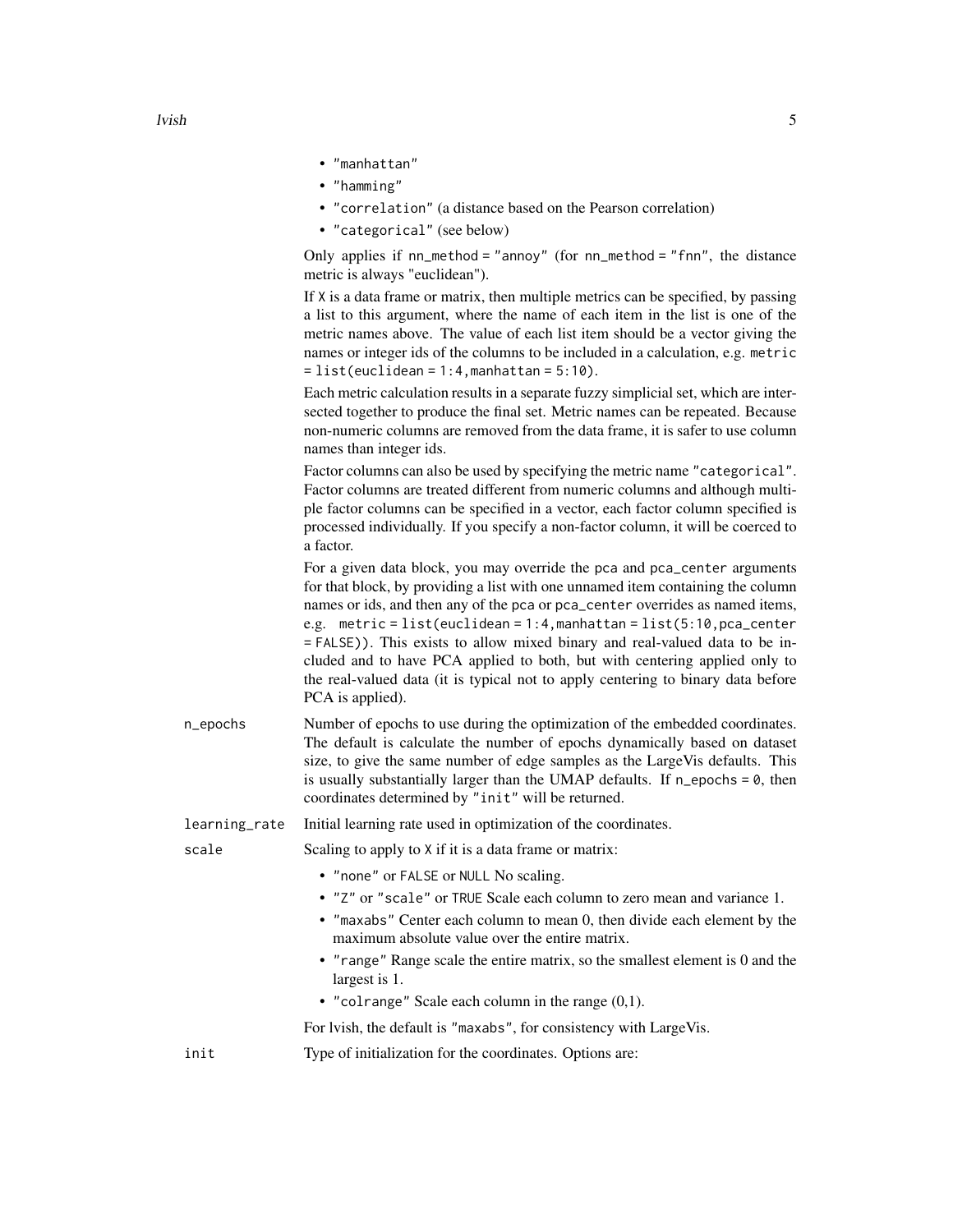- "spectral" Spectral embedding using the normalized Laplacian of the fuzzy 1-skeleton, with Gaussian noise added.
- "normlaplacian". Spectral embedding using the normalized Laplacian of the fuzzy 1-skeleton, without noise.
- "random". Coordinates assigned using a uniform random distribution between -10 and 10.
- "lvrandom". Coordinates assigned using a Gaussian distribution with standard deviation 1e-4, as used in LargeVis (Tang et al., 2016) and t-SNE.
- "laplacian". Spectral embedding using the Laplacian Eigenmap (Belkin and Niyogi, 2002).
- "pca". The first two principal components from PCA of X if X is a data frame, and from a 2-dimensional classical MDS if X is of class "dist".
- "spca". Like "pca", but each dimension is then scaled so the standard deviation is 1e-4, to give a distribution similar to that used in t-SNE and LargeVis. This is an alias for  $init = "pca", init_sdev = 1e-4.$
- "agspectral" An "approximate global" modification of "spectral" which all edges in the graph to a value of 1, and then sets a random number of edges (negative\_sample\_rate edges per vertex) to 0.1, to approximate the effect of non-local affinities.
- A matrix of initial coordinates.

For spectral initializations, ("spectral", "normlaplacian", "laplacian"), if more than one connected component is identified, each connected component is initialized separately and the results are merged. If verbose = TRUE the number of connected components are logged to the console. The existence of multiple connected components implies that a global view of the data cannot be attained with this initialization. Either a PCA-based initialization or increasing the value of n\_neighbors may be more appropriate.

init\_sdev If non-NULL, scales each dimension of the initialized coordinates (including any user-supplied matrix) to this standard deviation. By default no scaling is carried out, except when  $init = "spca",$  in which case the value is 0.0001. Scaling the input may help if the unscaled versions result in initial coordinates with large inter-point distances or outliers. This usually results in small gradients during optimization and very little progress being made to the layout. Shrinking the initial embedding by rescaling can help under these circumstances. Scaling the result of init  $=$  "pca" is usually recommended and init  $=$  "spca" as an alias for init = "pca", init\_sdev =  $1e-4$  but for the spectral initializations the scaled versions usually aren't necessary unless you are using a large value of n\_neighbors (e.g. n\_neighbors = 150 or higher).

repulsion\_strength

Weighting applied to negative samples in low dimensional embedding optimization. Values higher than one will result in greater weight being given to negative samples.

negative\_sample\_rate

The number of negative edge/1-simplex samples to use per positive edge/1 simplex sample in optimizing the low dimensional embedding.

nn\_method Method for finding nearest neighbors. Options are: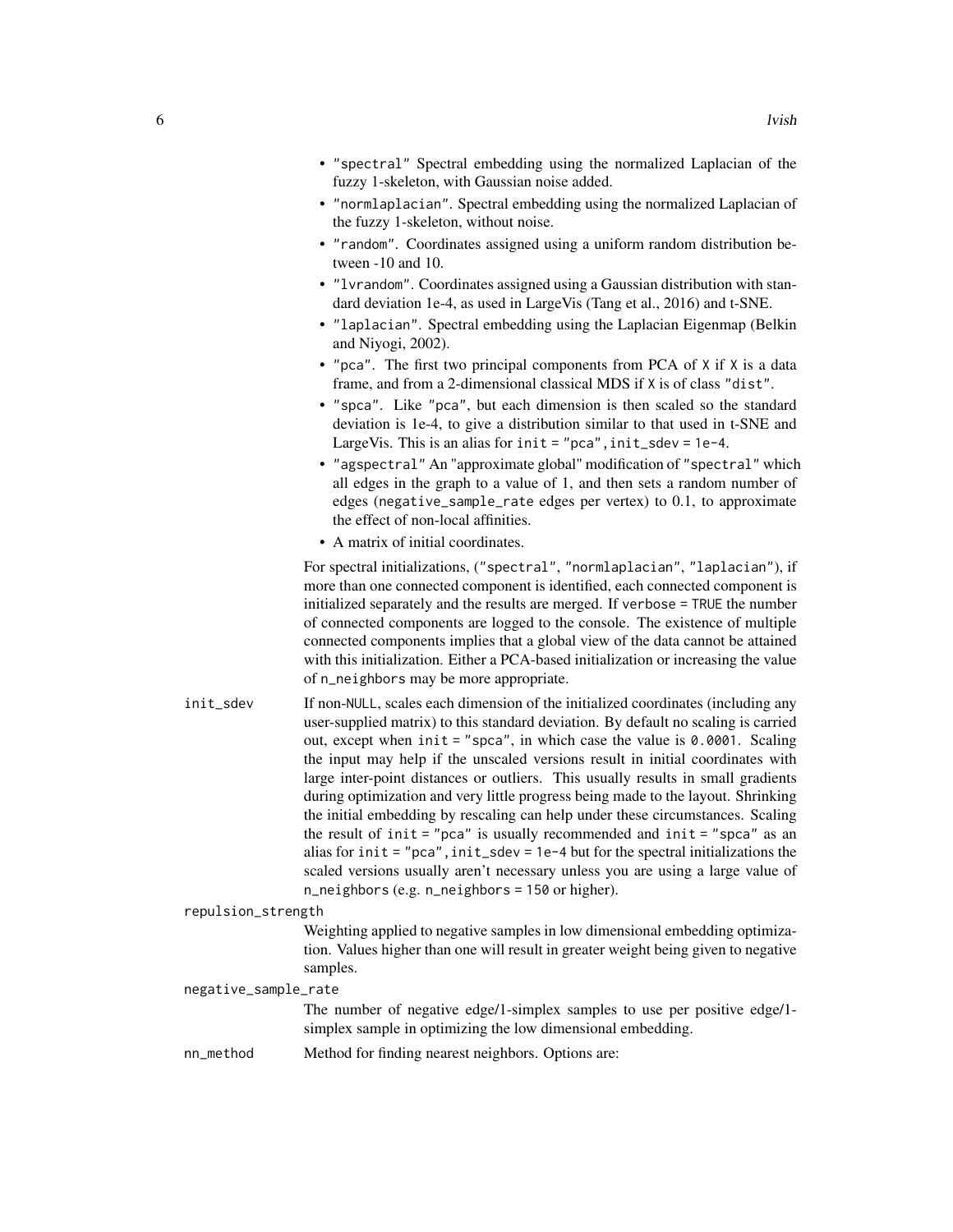• "annoy" Use approximate nearest neighbors via the [RcppAnnoy](https://cran.r-project.org/package=RcppAnnoy) package.

<span id="page-6-0"></span>By default, if X has less than 4,096 vertices, the exact nearest neighbors are found. Otherwise, approximate nearest neighbors are used. You may also pass precalculated nearest neighbor data to this argument. It must be a list consisting of two elements:

- "idx". A n\_vertices x n\_neighbors matrix containing the integer indexes of the nearest neighbors in X. Each vertex is considered to be its own nearest neighbor, i.e.  $idx[, 1] == 1:n_vertices$ .
- "dist". A n\_vertices x n\_neighbors matrix containing the distances of the nearest neighbors.

Multiple nearest neighbor data (e.g. from two different precomputed metrics) can be passed by passing a list containing the nearest neighbor data lists as items. The n\_neighbors parameter is ignored when using precomputed nearest neighbor data.

- n\_trees Number of trees to build when constructing the nearest neighbor index. The more trees specified, the larger the index, but the better the results. With search\_k, determines the accuracy of the Annoy nearest neighbor search. Only used if the nn\_method is "annoy". Sensible values are between 10 to 100.
- search\_k Number of nodes to search during the neighbor retrieval. The larger k, the more the accurate results, but the longer the search takes. With n\_trees, determines the accuracy of the Annoy nearest neighbor search. Only used if the nn\_method is "annoy".
- n\_threads Number of threads to use (except during stochastic gradient descent). Default is half the number of concurrent threads supported by the system. For nearest neighbor search, only applies if nn\_method = "annoy". If n\_threads > 1, then the Annoy index will be temporarily written to disk in the location determined by [tempfile](#page-0-0).
- $n$ \_sgd\_threads Number of threads to use during stochastic gradient descent. If set to  $> 1$ , then be aware that if batch = FALSE, results will *not* be reproducible, even if set.seed is called with a fixed seed before running. Set to "auto" to use the same value as n\_threads.
- grain\_size The minimum amount of work to do on each thread. If this value is set high enough, then less than n\_threads or n\_sgd\_threads will be used for processing, which might give a performance improvement if the overhead of thread management and context switching was outweighing the improvement due to concurrent processing. This should be left at default (1) and work will be spread evenly over all the threads specified.
- kernel Type of kernel function to create input probabilities. Can be one of "gauss" (the default) or "knn". "gauss" uses the usual Gaussian weighted similarities. "knn" assigns equal probabilities to every edge in the nearest neighbor graph, and zero otherwise, using perplexity nearest neighbors. The n\_neighbors parameter is ignored in this case.
- pca If set to a positive integer value, reduce data to this number of columns using PCA. Doesn't applied if the distance metric is "hamming", or the dimensions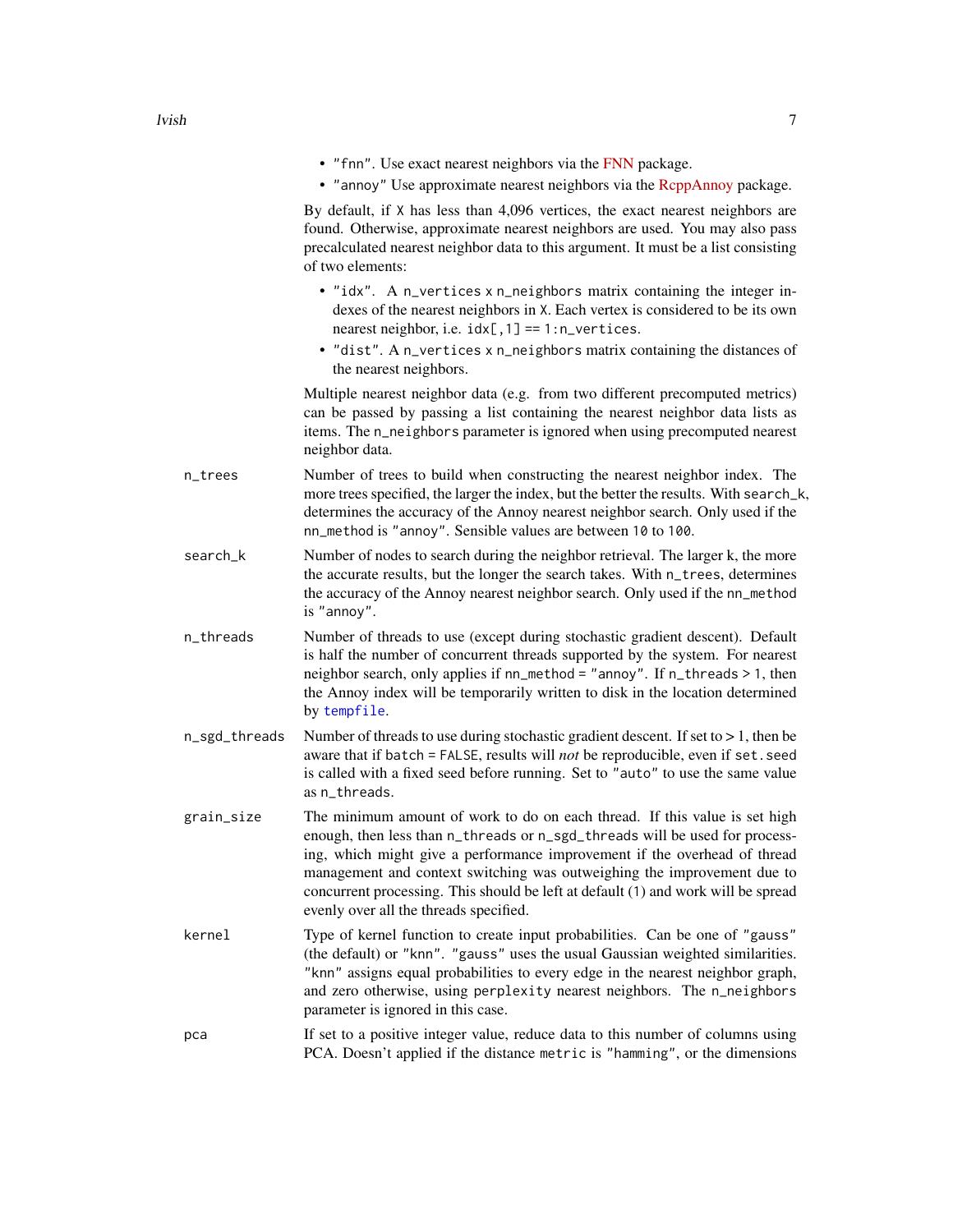<span id="page-7-0"></span>

|            | of the data is larger than the number specified (i.e. number of rows and columns<br>must be larger than the value of this parameter). If you have $> 100$ columns<br>in a data frame or matrix, reducing the number of columns in this way may<br>substantially increase the performance of the nearest neighbor search at the cost<br>of a potential decrease in accuracy. In many t-SNE applications, a value of 50<br>is recommended, although there's no guarantee that this is appropriate for all<br>settings.                                                                                                                                                                                                                                                              |
|------------|-----------------------------------------------------------------------------------------------------------------------------------------------------------------------------------------------------------------------------------------------------------------------------------------------------------------------------------------------------------------------------------------------------------------------------------------------------------------------------------------------------------------------------------------------------------------------------------------------------------------------------------------------------------------------------------------------------------------------------------------------------------------------------------|
| pca_center | If TRUE, center the columns of X before carrying out PCA. For binary data, it's<br>recommended to set this to FALSE.                                                                                                                                                                                                                                                                                                                                                                                                                                                                                                                                                                                                                                                              |
| pcg_rand   | If TRUE, use the PCG random number generator (O'Neill, 2014) during opti-<br>mization. Otherwise, use the faster (but probably less statistically good) Taus-<br>worthe "taus88" generator. The default is TRUE.                                                                                                                                                                                                                                                                                                                                                                                                                                                                                                                                                                  |
| fast_sgd   | If TRUE, then the following combination of parameters is set: pcg_rand = TRUE<br>and n_sgd_threads = "auto". The default is FALSE. Setting this to TRUE will<br>speed up the stochastic optimization phase, but give a potentially less accu-<br>rate embedding, and which will not be exactly reproducible even with a fixed<br>seed. For visualization, fast_sgd = TRUE will give perfectly good results. For<br>more generic dimensionality reduction, it's safer to leave fast_sgd = FALSE. If<br>fast_sgd = TRUE, then user-supplied values of pcg_rand and n_sgd_threads,<br>are ignored.                                                                                                                                                                                   |
| ret_nn     | If TRUE, then in addition to the embedding, also return nearest neighbor data<br>that can be used as input to nn_method to avoid the overhead of repeatedly<br>calculating the nearest neighbors when manipulating unrelated parameters (e.g.<br>min_dist, n_epochs, init). See the "Value" section for the names of the list<br>items. If FALSE, just return the coordinates. Note that the nearest neighbors<br>could be sensitive to data scaling, so be wary of reusing nearest neighbor data if<br>modifying the scale parameter.                                                                                                                                                                                                                                            |
| ret_extra  | A vector indicating what extra data to return. May contain any combination of<br>the following strings:                                                                                                                                                                                                                                                                                                                                                                                                                                                                                                                                                                                                                                                                           |
|            | • "nn" same as setting ret_nn = TRUE.<br>• "P" the high dimensional probability matrix. The graph is returned as a<br>sparse symmetric N x N matrix of class dgCMatrix-class, where a non-zero<br>entry $(i, j)$ gives the input probability (or similarity or affinity) of the edge<br>connecting vertex i and vertex j. Note that the graph is further sparsified by<br>removing edges with sufficiently low membership strength that they would<br>not be sampled by the probabilistic edge sampling employed for optimiza-<br>tion and therefore the number of non-zero elements in the matrix is depen-<br>dent on n_epochs. If you are only interested in the fuzzy input graph (e.g.<br>for clustering), setting $n$ epochs = $\theta$ will avoid any further sparsifying. |
| tmpdir     | Temporary directory to store nearest neighbor indexes during nearest neighbor<br>search. Default is tempdir. The index is only written to disk if n_threads > 1<br>and nn_method = "annoy"; otherwise, this parameter is ignored.                                                                                                                                                                                                                                                                                                                                                                                                                                                                                                                                                 |
| verbose    | If TRUE, log details to the console.                                                                                                                                                                                                                                                                                                                                                                                                                                                                                                                                                                                                                                                                                                                                              |
| batch      | If TRUE, then embedding coordinates are updated at the end of each epoch rather<br>than during the epoch. In batch mode, results are reproducible with a fixed ran-<br>dom seed even with n_sgd_threads > 1, at the cost of a slightly higher memory                                                                                                                                                                                                                                                                                                                                                                                                                                                                                                                              |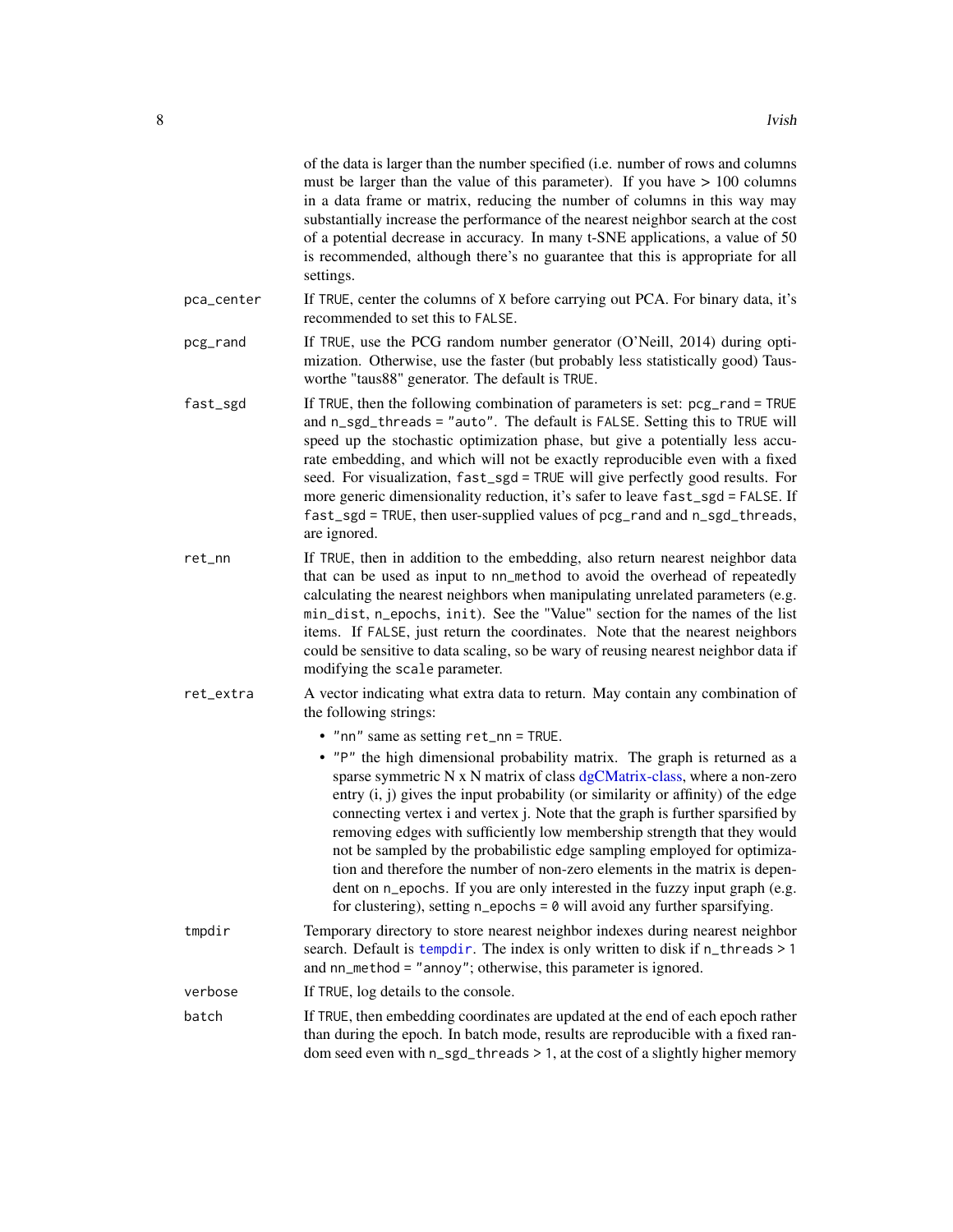<span id="page-8-0"></span>

|            | use. You may also have to modify learning_rate and increase n_epochs, so<br>whether this provides a speed increase over the single-threaded optimization is<br>likely to be dataset and hardware-dependent.                                                                                                                                                                                                                                                                                                                                                                                                                                                                                                                                                                                                                                                                                                                                                                                                                                                                                                                                                                                                                                                                                                                                                                                                                                                            |
|------------|------------------------------------------------------------------------------------------------------------------------------------------------------------------------------------------------------------------------------------------------------------------------------------------------------------------------------------------------------------------------------------------------------------------------------------------------------------------------------------------------------------------------------------------------------------------------------------------------------------------------------------------------------------------------------------------------------------------------------------------------------------------------------------------------------------------------------------------------------------------------------------------------------------------------------------------------------------------------------------------------------------------------------------------------------------------------------------------------------------------------------------------------------------------------------------------------------------------------------------------------------------------------------------------------------------------------------------------------------------------------------------------------------------------------------------------------------------------------|
| opt_args   | A list of optimizer parameters, used when batch = TRUE. The default optimiza-<br>tion method used is Adam (Kingma and Ba, 2014).<br>• method The optimization method to use. Either "adam" or "sgd" (stochas-<br>tic gradient descent). Default: "adam".<br>• beta1 (Adam only). The weighting parameter for the exponential moving<br>average of the first moment estimator. Effectively the momentum parame-<br>ter. Should be a floating point value between 0 and 1. Higher values can<br>smooth oscillatory updates in poorly-conditioned situations and may allow<br>for a larger learning_rate to be specified, but too high can cause diver-<br>gence. Default: 0.5.<br>• beta2 (Adam only). The weighting parameter for the exponential moving<br>average of the uncentered second moment estimator. Should be a floating<br>point value between 0 and 1. Controls the degree of adaptivity in the step-<br>size. Higher values put more weight on previous time steps. Default: 0.9.<br>• eps (Adam only). Intended to be a small value to prevent division by zero,<br>but in practice can also affect convergence due to its interaction with beta2.<br>Higher values reduce the effect of the step-size adaptivity and bring the<br>behavior closer to stochastic gradient descent with momentum. Typical<br>values are between 1e-8 and 1e-3. Default: 1e-7.<br>• alpha The initial learning rate. Default: the value of the learning_rate<br>parameter. |
|            | epoch_callback A function which will be invoked at the end of every epoch. Its signature should<br>be: (epoch, n_epochs, coords), where:<br>• epoch The current epoch number (between 1 and n_epochs).<br>• n_epochs Number of epochs to use during the optimization of the embed-<br>ded coordinates.<br>• coords The embedded coordinates as of the end of the current epoch, as a<br>matrix with dimensions (N, n_components).                                                                                                                                                                                                                                                                                                                                                                                                                                                                                                                                                                                                                                                                                                                                                                                                                                                                                                                                                                                                                                      |
| pca_method | Method to carry out any PCA dimensionality reduction when the pca parameter<br>is specified. Allowed values are:<br>• "irlba". Uses prcomp_irlba from the irlba package.<br>. "rsvd". Uses 5 iterations of svdr from the irlba package. This is likely to<br>give much faster but potentially less accurate results than using "irlba".<br>For the purposes of nearest neighbor calculation and coordinates initializa-<br>tion, any loss of accuracy doesn't seem to matter much.<br>. "bigstatsr". Uses big_randomSVD from the bigstatsr package. The SVD<br>methods used in bigstatsr may be faster on systems without access to<br>efficient linear algebra libraries (e.g. Windows). Note: bigstatsr is not a<br>dependency of uwot: if you choose to use this package for PCA, you must<br>install it yourself.<br>. "svd". Uses svd for the SVD. This is likely to be slow for all but the<br>smallest datasets.<br>· "auto" (the default). Uses "irlba", unless more than 50 case "svd" is<br>used.                                                                                                                                                                                                                                                                                                                                                                                                                                                            |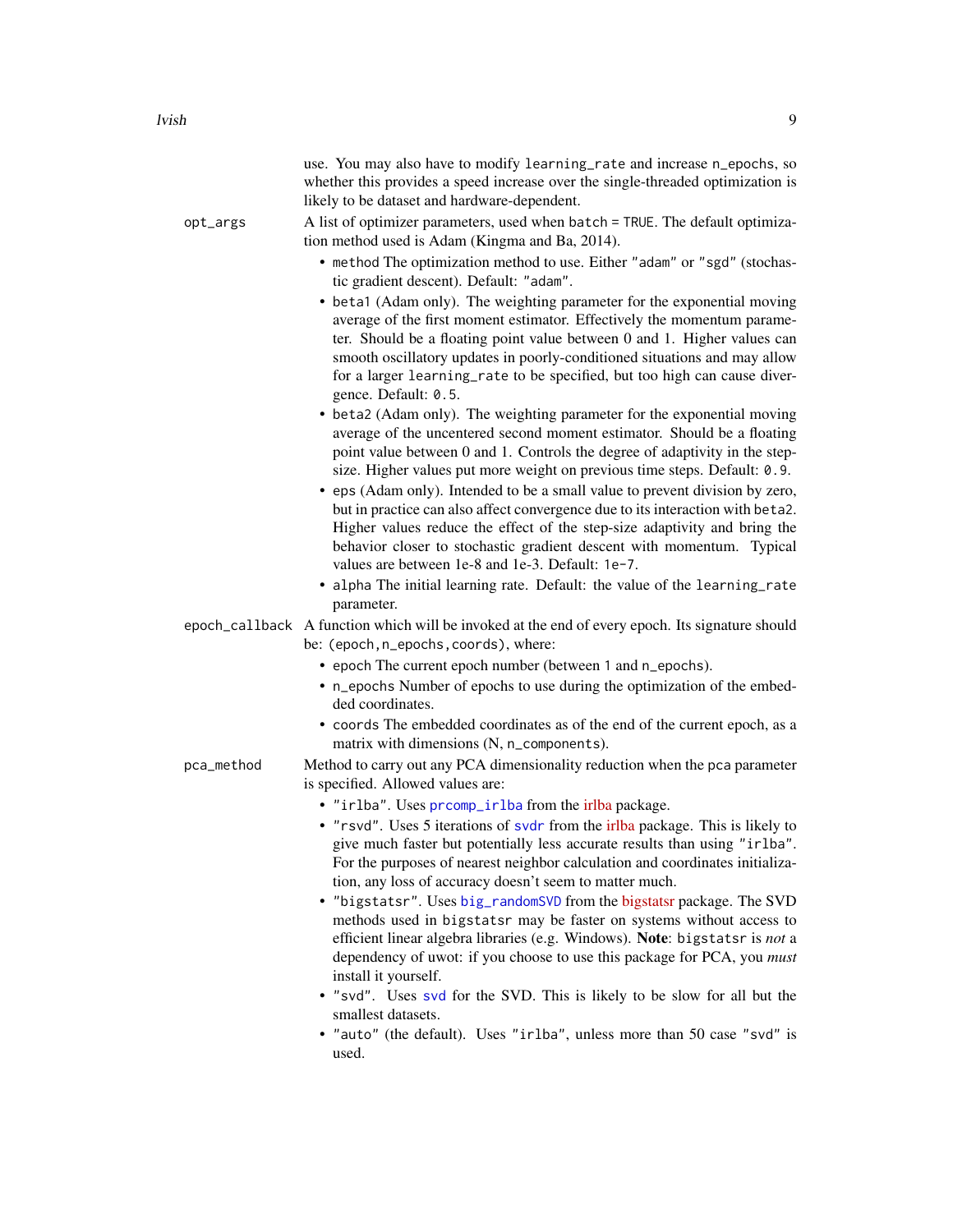#### <span id="page-9-0"></span>Details

lvish differs from the official LargeVis implementation in the following:

- Only the nearest-neighbor index search phase is multi-threaded.
- Matrix input data is not normalized.
- The n\_trees parameter cannot be dynamically chosen based on data set size.
- Nearest neighbor results are not refined via the neighbor-of-my-neighbor method. The search\_k parameter is twice as large than default to compensate.
- Gradient values are clipped to 4.0 rather than 5.0.
- Negative edges are generated by uniform sampling of vertexes rather than their degree  $\land$  0.75.
- The default number of samples is much reduced. The default number of epochs, n\_epochs, is set to 5000, much larger than for [umap](#page-20-1), but may need to be increased further depending on your dataset. Using init = "spectral" can help.

#### Value

A matrix of optimized coordinates, or:

- if ret\_nn = TRUE (or ret\_extra contains "nn"), returns the nearest neighbor data as a list called nn. This contains one list for each metric calculated, itself containing a matrix idx with the integer ids of the neighbors; and a matrix dist with the distances. The nn list (or a sub-list) can be used as input to the nn\_method parameter.
- if ret\_extra contains "P", returns the high dimensional probability matrix as a sparse matrix called P, of type [dgCMatrix-class.](#page-0-0)

The returned list contains the combined data from any combination of specifying ret\_nn and ret\_extra.

#### References

Tang, J., Liu, J., Zhang, M., & Mei, Q. (2016, April). Visualizing large-scale and high-dimensional data. In *Proceedings of the 25th International Conference on World Wide Web* (pp. 287-297). International World Wide Web Conferences Steering Committee. [https://arxiv.org/abs/1602.](https://arxiv.org/abs/1602.00370) [00370](https://arxiv.org/abs/1602.00370)

#### Examples

```
# Default number of epochs is much larger than for UMAP, assumes random
# initialization. Use perplexity rather than n_neighbors to control the size
# of the local neighborhood 20 epochs may be too small for a random
# initialization
iris_lvish <- lvish(iris,
  perplexity = 50, learning_rate = 0.5,
  init = "random", n epochs = 20
\lambda
```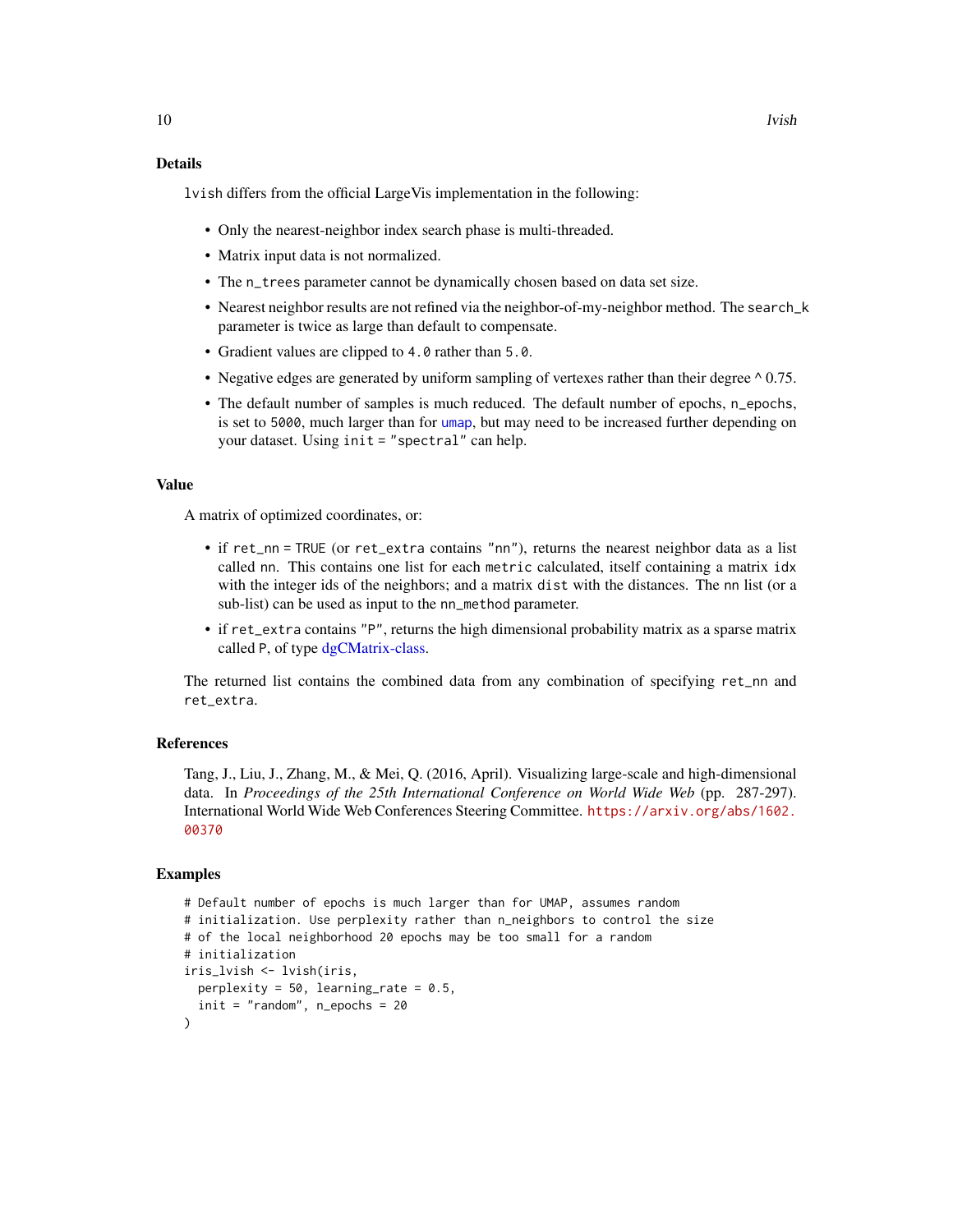<span id="page-10-1"></span><span id="page-10-0"></span>

#### Description

Functions to write a UMAP model to a file, and to restore.

#### Usage

save\_uwot(model, file, unload = FALSE, verbose = FALSE)

#### Arguments

| model   | a UMAP model create by umap.                                                                                                                                                                                                                                                                                                                                                                                                                                                                                                                                                                                                 |
|---------|------------------------------------------------------------------------------------------------------------------------------------------------------------------------------------------------------------------------------------------------------------------------------------------------------------------------------------------------------------------------------------------------------------------------------------------------------------------------------------------------------------------------------------------------------------------------------------------------------------------------------|
| file    | name of the file where the model is to be saved or read from.                                                                                                                                                                                                                                                                                                                                                                                                                                                                                                                                                                |
| unload  | if TRUE, unload all nearest neighbor indexes for the model. The model will no<br>longer be valid for use in umap_transform and the temporary working directory<br>used during model saving will be deleted. You will need to reload the model with<br>load_uwot to use the model. If FALSE, then the model can be re-used without<br>reloading, but you must manually unload the NN index when you are finished<br>using it if you want to delete the temporary working directory. To unload man-<br>ually, use unload_uwot. The absolute path of the working directory is found in<br>the mod_dir item of the return value. |
| verbose | if TRUE, log information to the console.                                                                                                                                                                                                                                                                                                                                                                                                                                                                                                                                                                                     |

#### Value

model with one extra item: mod\_dir, which contains the path to the working directory. If unload = FALSE then this directory still exists after this function returns, and can be cleaned up with [unload\\_uwot](#page-32-1). If you don't care about cleaning up this directory, or unload = TRUE, then you can ignore the return value.

#### See Also

[load\\_uwot](#page-1-1), [unload\\_uwot](#page-32-1)

#### Examples

```
iris_train <- iris[c(1:10, 51:60), ]
iris_test <- iris[100:110, ]
# create model
model <- umap(iris_train, ret_model = TRUE, n_epochs = 20)
# save without unloading: this leaves behind a temporary working directory
model_file <- tempfile("iris_umap")
model <- save_uwot(model, file = model_file)
```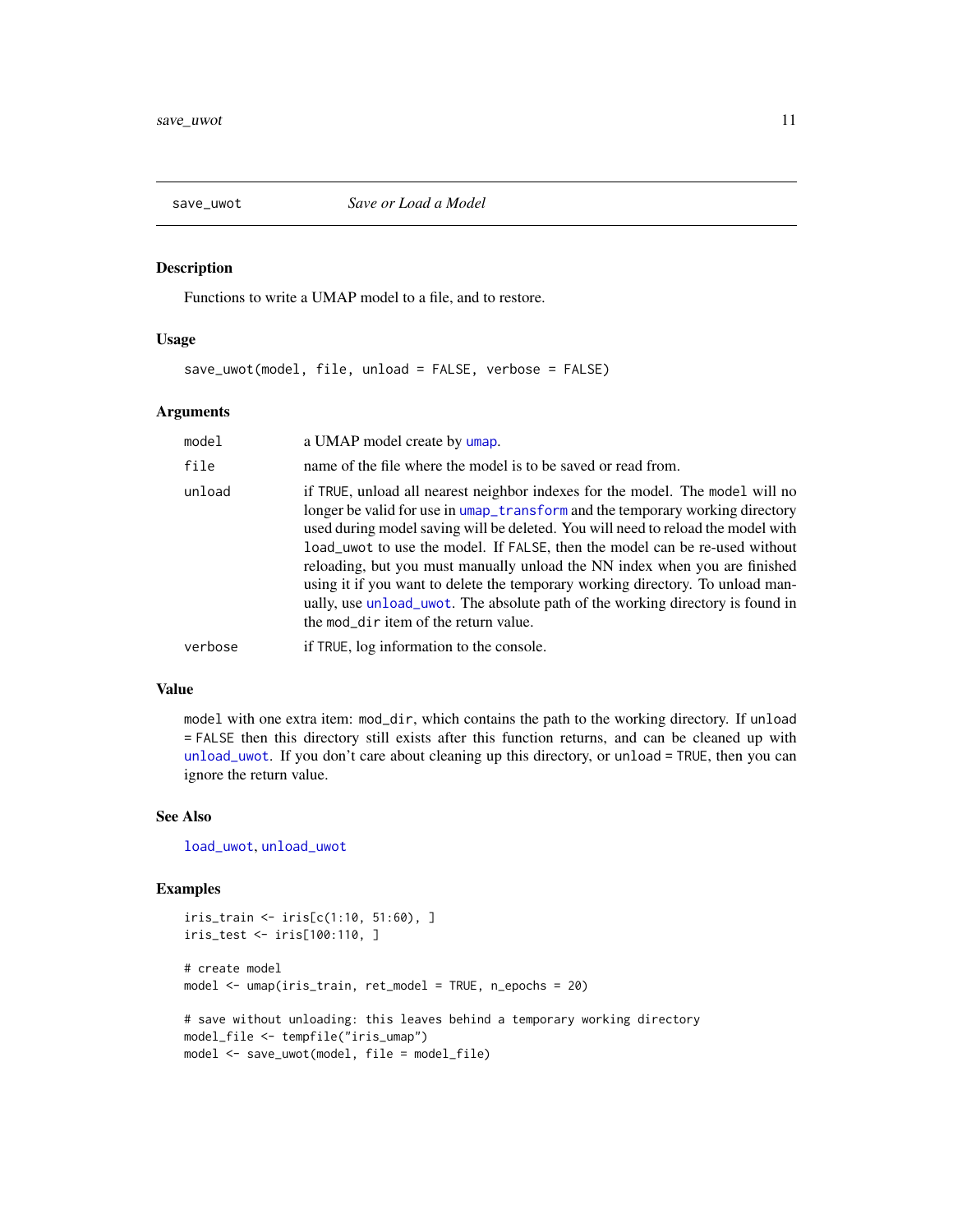```
# The model can continue to be used
test_embedding <- umap_transform(iris_test, model)
# To manually unload the model from memory when finished and to clean up
# the working directory (this doesn't touch your model file)
unload_uwot(model)
# At this point, model cannot be used with umap_transform, this would fail:
# test_embedding2 <- umap_transform(iris_test, model)
# restore the model: this also creates a temporary working directory
model2 <- load_uwot(file = model_file)
test_embedding2 <- umap_transform(iris_test, model2)
# Unload and clean up the loaded model temp directory
unload_uwot(model2)
# clean up the model file
unlink(model_file)
# save with unloading: this deletes the temporary working directory but
# doesn't allow the model to be re-used
model3 <- umap(iris_train, ret_model = TRUE, n_epochs = 20)
model_file3 <- tempfile("iris_umap")
model3 <- save_uwot(model3, file = model_file3, unload = TRUE)
```
<span id="page-11-1"></span>

tumap *Dimensionality Reduction Using t-Distributed UMAP (t-UMAP)*

#### Description

A faster (but less flexible) version of the UMAP gradient. For more detail on UMAP, see the [umap](#page-20-1) function.

#### Usage

```
tumap(
  X,
  n_neighbors = 15,
  n_components = 2,
 metric = "euclidean",
  n epochs = NULL,
  learning_rate = 1,
  scale = FALSE,
  init = "spectral",
  init_sdev = NULL,
  set_op_mix_ratio = 1,
```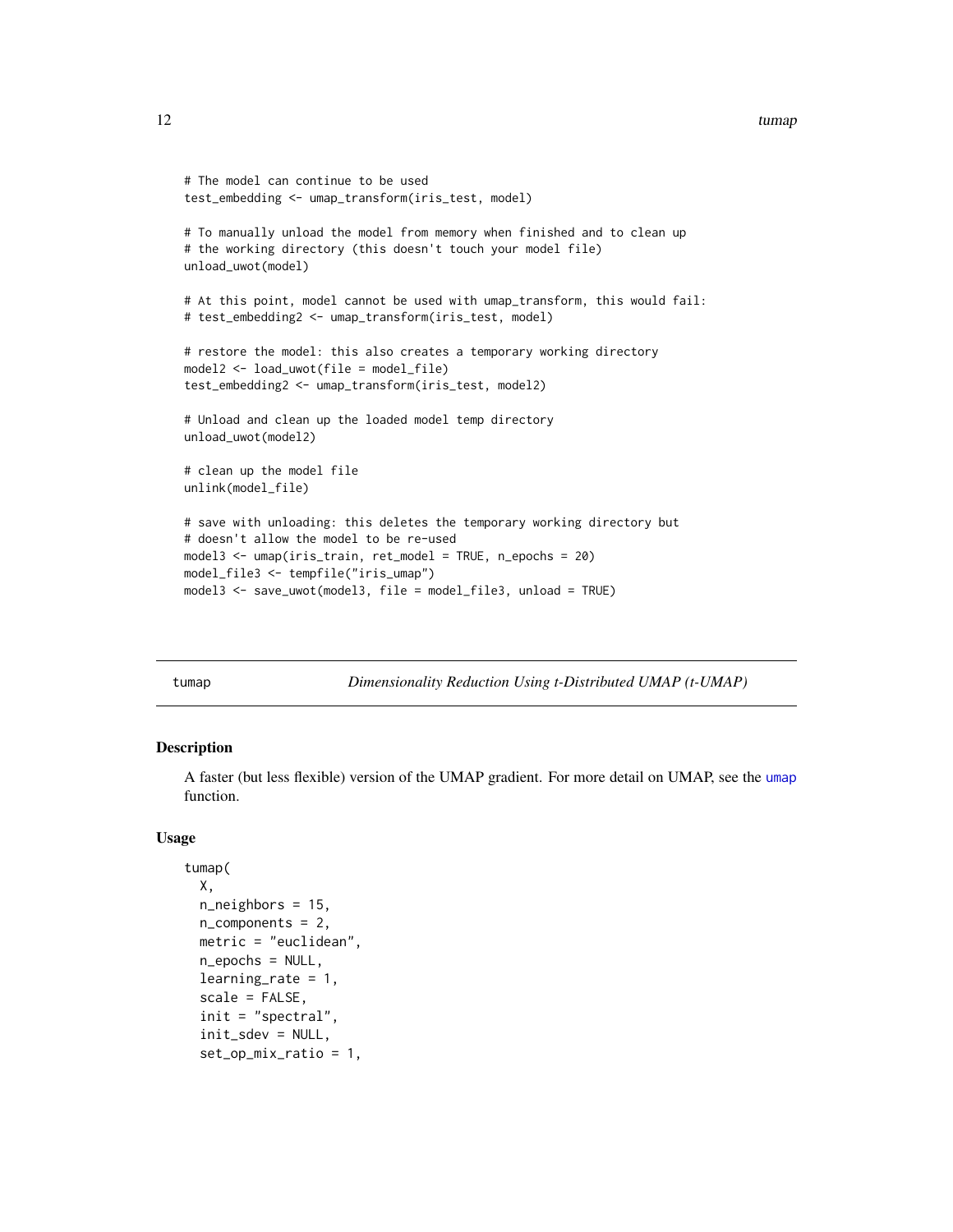<span id="page-12-0"></span>tumap the contract of the contract of the contract of the contract of the contract of the contract of the contract of the contract of the contract of the contract of the contract of the contract of the contract of the cont

```
local_connectivity = 1,
bandwidth = 1,
repulsion_strength = 1,
negative_sample_rate = 5,
nn_method = NULL,
n_{trees} = 50,
search_k = 2 * n_neighbors * n_trees,
n_threads = NULL,
n_s g d_t threads = 0,
grain_size = 1,
y = NULL,target_n_neighbors = n_neighbors,
target_metric = "euclidean",
target_weight = 0.5,
pca = NULL,pca_center = TRUE,
pcg_rand = TRUE,
fast_sgd = FALSE,
ret_model = FALSE,
ret\_nn = FALSE,ret\_extra = c(),
tmpdir = tempdir(),verbose = getOption("verbose", TRUE),
batch = FALSE,opt_args = NULL,
epoch_callback = NULL,
pca_method = NULL
```
#### Arguments

)

| Χ            | Input data. Can be a data. frame, matrix, dist object or sparseMatrix. Ma-<br>trix and data frames should contain one observation per row. Data frames will<br>have any non-numeric columns removed, although factor columns will be used<br>if explicitly included via metric (see the help for metric for details). A sparse<br>matrix is interpreted as a distance matrix, and is assumed to be symmetric, so<br>you can also pass in an explicitly upper or lower triangular sparse matrix to save<br>storage. There must be at least n_neighbors non-zero distances for each row.<br>Both implicit and explicit zero entries are ignored. Set zero distances you want<br>to keep to an arbitrarily small non-zero value (e.g. 1e-10). X can also be NULL<br>if pre-computed nearest neighbor data is passed to nn_method, and init is not<br>"spca" or "pca". |
|--------------|--------------------------------------------------------------------------------------------------------------------------------------------------------------------------------------------------------------------------------------------------------------------------------------------------------------------------------------------------------------------------------------------------------------------------------------------------------------------------------------------------------------------------------------------------------------------------------------------------------------------------------------------------------------------------------------------------------------------------------------------------------------------------------------------------------------------------------------------------------------------|
| n_neighbors  | The size of local neighborhood (in terms of number of neighboring sample<br>points) used for manifold approximation. Larger values result in more global<br>views of the manifold, while smaller values result in more local data being pre-<br>served. In general values should be in the range 2 to 100.                                                                                                                                                                                                                                                                                                                                                                                                                                                                                                                                                         |
| n_components | The dimension of the space to embed into. This defaults to 2 to provide easy<br>visualization, but can reasonably be set to any integer value in the range 2 to                                                                                                                                                                                                                                                                                                                                                                                                                                                                                                                                                                                                                                                                                                    |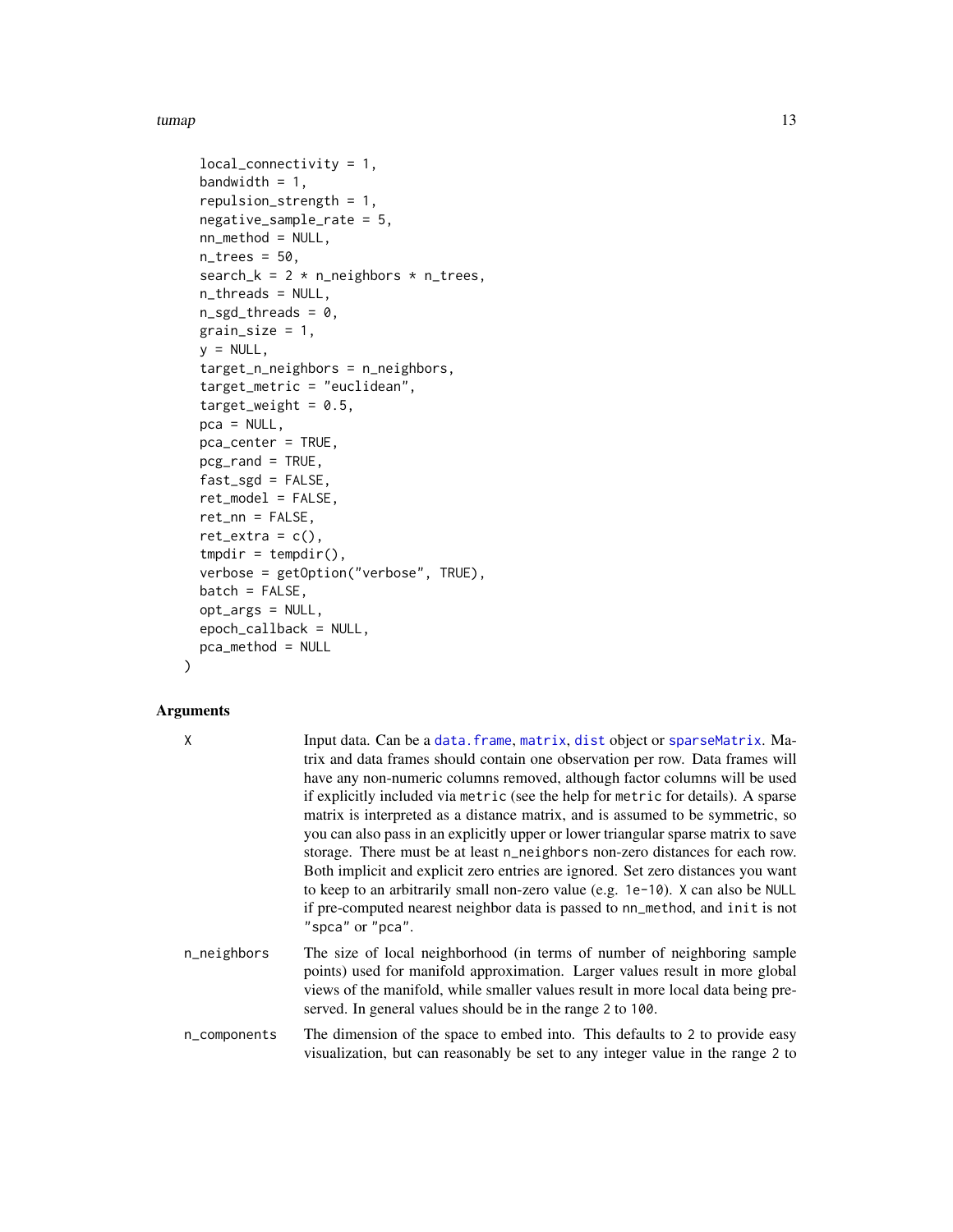100.

metric Type of distance metric to use to find nearest neighbors. One of:

- "euclidean" (the default)
- "cosine"
- "manhattan"
- "hamming"
- "correlation" (a distance based on the Pearson correlation)
- "categorical" (see below)

Only applies if nn\_method = "annoy" (for nn\_method = "fnn", the distance metric is always "euclidean").<br>If X is a data frame or matrix the

|               | If $X$ is a data frame or matrix, then multiple metrics can be specified, by passing<br>a list to this argument, where the name of each item in the list is one of the<br>metric names above. The value of each list item should be a vector giving the<br>names or integer ids of the columns to be included in a calculation, e.g. metric<br>$=$ list(euclidean = 1:4, manhattan = 5:10).<br>Each metric calculation results in a separate fuzzy simplicial set, which are inter-<br>sected together to produce the final set. Metric names can be repeated. Because                        |
|---------------|-----------------------------------------------------------------------------------------------------------------------------------------------------------------------------------------------------------------------------------------------------------------------------------------------------------------------------------------------------------------------------------------------------------------------------------------------------------------------------------------------------------------------------------------------------------------------------------------------|
|               | non-numeric columns are removed from the data frame, it is safer to use column<br>names than integer ids.                                                                                                                                                                                                                                                                                                                                                                                                                                                                                     |
|               | Factor columns can also be used by specifying the metric name "categorical".<br>Factor columns are treated different from numeric columns and although multi-<br>ple factor columns can be specified in a vector, each factor column specified is<br>processed individually. If you specify a non-factor column, it will be coerced to<br>a factor.                                                                                                                                                                                                                                           |
|               | For a given data block, you may override the pca and pca_center arguments<br>for that block, by providing a list with one unnamed item containing the column<br>names or ids, and then any of the pca or pca_center overrides as named items,<br>e.g. $metric = list(euclidean = 1:4,manhattan = list(5:10, pca_center)$<br>= FALSE)). This exists to allow mixed binary and real-valued data to be in-<br>cluded and to have PCA applied to both, but with centering applied only to<br>the real-valued data (it is typical not to apply centering to binary data before<br>PCA is applied). |
| n_epochs      | Number of epochs to use during the optimization of the embedded coordinates.<br>By default, this value is set to 500 for datasets containing 10,000 vertices or less,<br>and 200 otherwise. If $n$ -epochs = 0, then coordinates determined by "init"<br>will be returned.                                                                                                                                                                                                                                                                                                                    |
| learning_rate | Initial learning rate used in optimization of the coordinates.                                                                                                                                                                                                                                                                                                                                                                                                                                                                                                                                |
| scale         | Scaling to apply to X if it is a data frame or matrix:                                                                                                                                                                                                                                                                                                                                                                                                                                                                                                                                        |
|               | • "none" or FALSE or NULL No scaling.                                                                                                                                                                                                                                                                                                                                                                                                                                                                                                                                                         |
|               | • "Z" or "scale" or TRUE Scale each column to zero mean and variance 1.                                                                                                                                                                                                                                                                                                                                                                                                                                                                                                                       |
|               | • "maxabs" Center each column to mean 0, then divide each element by the<br>maximum absolute value over the entire matrix.                                                                                                                                                                                                                                                                                                                                                                                                                                                                    |
|               | • "range" Range scale the entire matrix, so the smallest element is 0 and the<br>largest is 1.                                                                                                                                                                                                                                                                                                                                                                                                                                                                                                |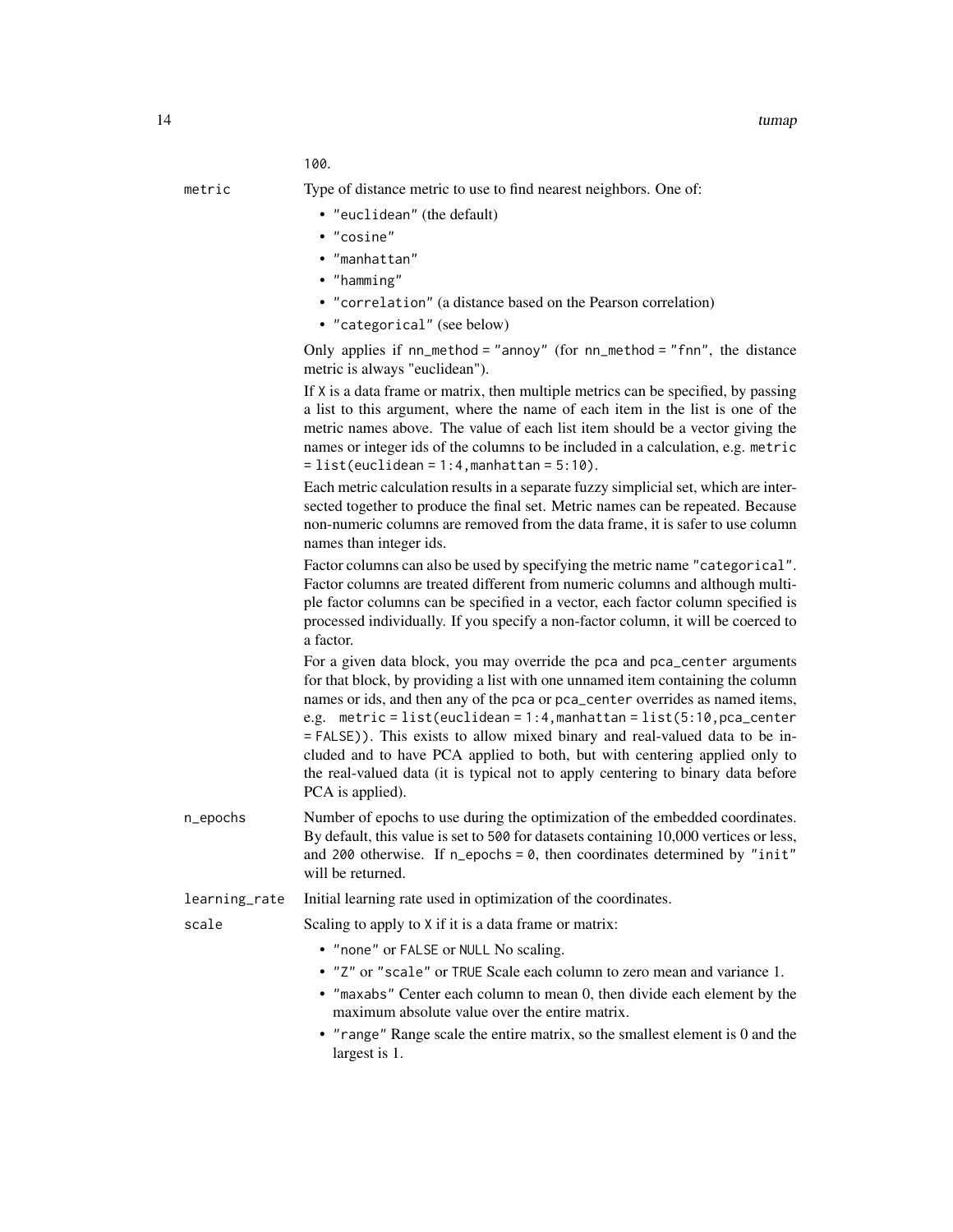• "colrange" Scale each column in the range  $(0,1)$ .

For t-UMAP, the default is "none".

init Type of initialization for the coordinates. Options are:

- "spectral" Spectral embedding using the normalized Laplacian of the fuzzy 1-skeleton, with Gaussian noise added.
- "normlaplacian". Spectral embedding using the normalized Laplacian of the fuzzy 1-skeleton, without noise.
- "random". Coordinates assigned using a uniform random distribution between -10 and 10.
- "lvrandom". Coordinates assigned using a Gaussian distribution with standard deviation 1e-4, as used in LargeVis (Tang et al., 2016) and t-SNE.
- "laplacian". Spectral embedding using the Laplacian Eigenmap (Belkin and Niyogi, 2002).
- "pca". The first two principal components from PCA of X if X is a data frame, and from a 2-dimensional classical MDS if X is of class "dist".
- "spca". Like "pca", but each dimension is then scaled so the standard deviation is 1e-4, to give a distribution similar to that used in t-SNE. This is an alias for  $init = "pca", init_sdev = 1e-4.$
- "agspectral" An "approximate global" modification of "spectral" which all edges in the graph to a value of 1, and then sets a random number of edges (negative\_sample\_rate edges per vertex) to 0.1, to approximate the effect of non-local affinities.
- A matrix of initial coordinates.

For spectral initializations, ("spectral", "normlaplacian", "laplacian"), if more than one connected component is identified, each connected component is initialized separately and the results are merged. If verbose = TRUE the number of connected components are logged to the console. The existence of multiple connected components implies that a global view of the data cannot be attained with this initialization. Either a PCA-based initialization or increasing the value of n\_neighbors may be more appropriate.

init\_sdev If non-NULL, scales each dimension of the initialized coordinates (including any user-supplied matrix) to this standard deviation. By default no scaling is carried out, except when  $init = "spca",$  in which case the value is 0.0001. Scaling the input may help if the unscaled versions result in initial coordinates with large inter-point distances or outliers. This usually results in small gradients during optimization and very little progress being made to the layout. Shrinking the initial embedding by rescaling can help under these circumstances. Scaling the result of init  $=$  "pca" is usually recommended and init  $=$  "spca" as an alias for init = "pca", init\_sdev =  $1e-4$  but for the spectral initializations the scaled versions usually aren't necessary unless you are using a large value of n\_neighbors (e.g. n\_neighbors = 150 or higher).

set\_op\_mix\_ratio

Interpolate between (fuzzy) union and intersection as the set operation used to combine local fuzzy simplicial sets to obtain a global fuzzy simplicial sets. Both fuzzy set operations use the product t-norm. The value of this parameter should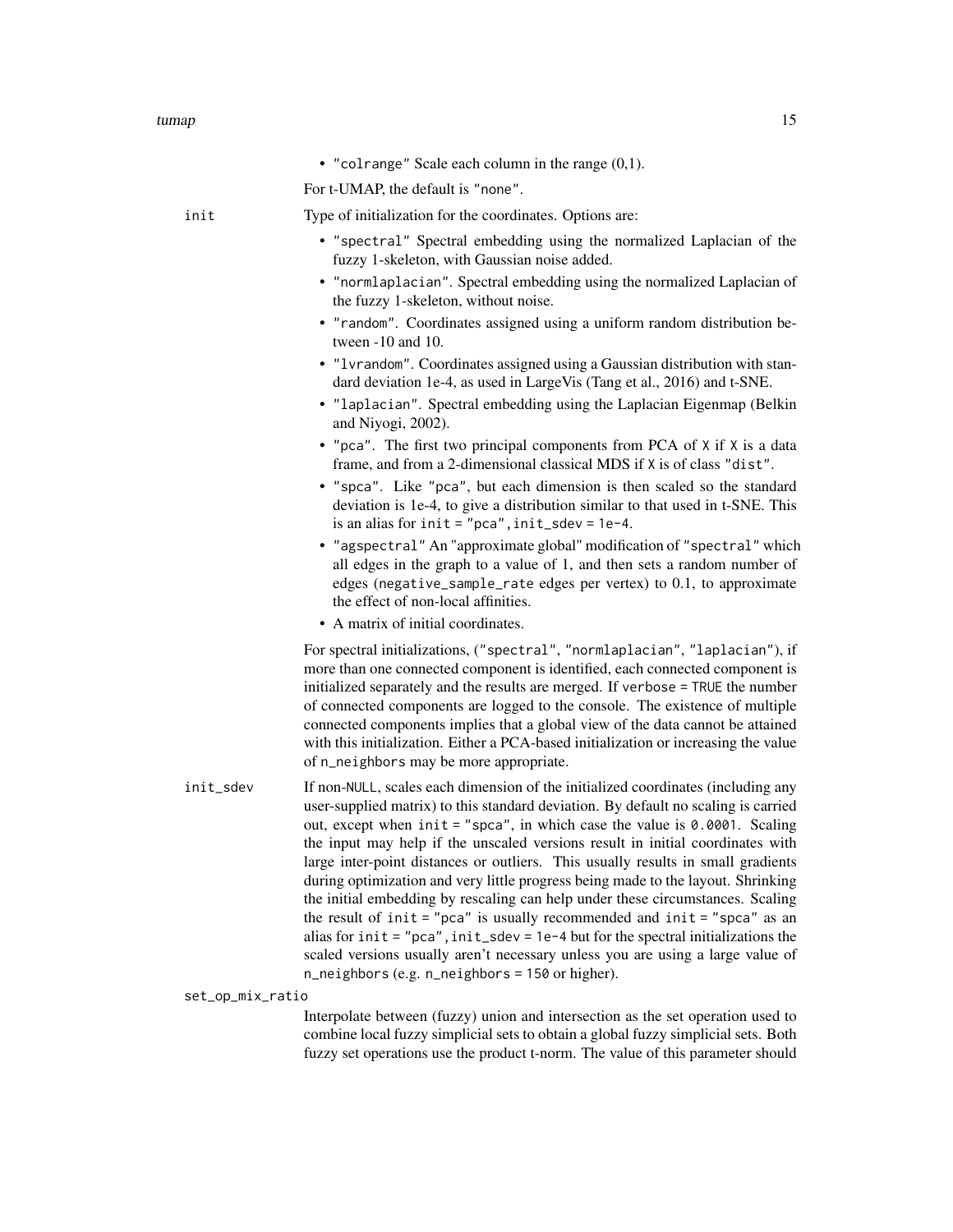be between 0.0 and 1.0; a value of 1.0 will use a pure fuzzy union, while 0.0 will use a pure fuzzy intersection.

#### <span id="page-15-0"></span>local\_connectivity

The local connectivity required  $-$  i.e. the number of nearest neighbors that should be assumed to be connected at a local level. The higher this value the more connected the manifold becomes locally. In practice this should be not more than the local intrinsic dimension of the manifold.

bandwidth The effective bandwidth of the kernel if we view the algorithm as similar to Laplacian Eigenmaps. Larger values induce more connectivity and a more global view of the data, smaller values concentrate more locally.

#### repulsion\_strength

Weighting applied to negative samples in low dimensional embedding optimization. Values higher than one will result in greater weight being given to negative samples.

#### negative\_sample\_rate

The number of negative edge/1-simplex samples to use per positive edge/1 simplex sample in optimizing the low dimensional embedding.

- nn\_method Method for finding nearest neighbors. Options are:
	- "fnn". Use exact nearest neighbors via the [FNN](https://cran.r-project.org/package=FNN) package.
	- "annoy" Use approximate nearest neighbors via the [RcppAnnoy](https://cran.r-project.org/package=RcppAnnoy) package.

By default, if X has less than 4,096 vertices, the exact nearest neighbors are found. Otherwise, approximate nearest neighbors are used. You may also pass pre-calculated nearest neighbor data to this argument. It must be a list consisting of two elements:

- "idx". A n\_vertices x n\_neighbors matrix containing the integer indexes of the nearest neighbors in X. Each vertex is considered to be its own nearest neighbor, i.e.  $idx[, 1] == 1:n_vertices$ .
- "dist". A n\_vertices x n\_neighbors matrix containing the distances of the nearest neighbors.

Multiple nearest neighbor data (e.g. from two different pre-calculated metrics) can be passed by passing a list containing the nearest neighbor data lists as items. The n\_neighbors parameter is ignored when using pre-calculated nearest neighbor data.

- n\_trees Number of trees to build when constructing the nearest neighbor index. The more trees specified, the larger the index, but the better the results. With search\_k, determines the accuracy of the Annoy nearest neighbor search. Only used if the nn\_method is "annoy". Sensible values are between 10 to 100.
- search\_k Number of nodes to search during the neighbor retrieval. The larger k, the more the accurate results, but the longer the search takes. With n\_trees, determines the accuracy of the Annoy nearest neighbor search. Only used if the nn\_method is "annoy".
- n\_threads Number of threads to use (except during stochastic gradient descent). Default is half the number of concurrent threads supported by the system. For nearest neighbor search, only applies if nn\_method = "annoy". If n\_threads > 1, then the Annoy index will be temporarily written to disk in the location determined by [tempfile](#page-0-0).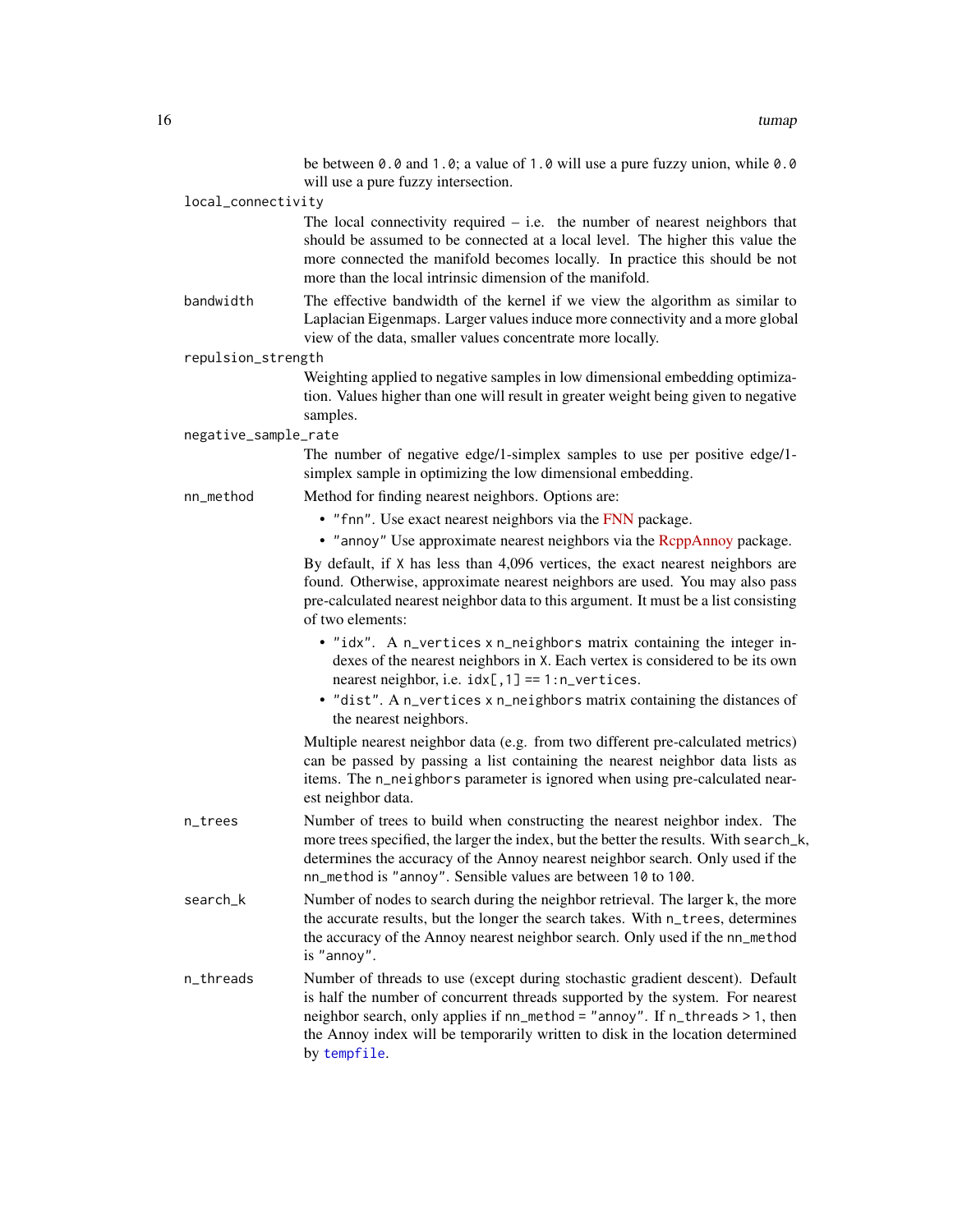#### tumap the contract of the contract of the contract of the contract of the contract of the contract of the contract of the contract of the contract of the contract of the contract of the contract of the contract of the cont

- $n$ \_sgd\_threads Number of threads to use during stochastic gradient descent. If set to  $> 1$ , then be aware that if batch = FALSE, results will *not* be reproducible, even if set.seed is called with a fixed seed before running. Set to "auto" to use the same value as n\_threads.
- grain\_size The minimum amount of work to do on each thread. If this value is set high enough, then less than n\_threads or n\_sgd\_threads will be used for processing, which might give a performance improvement if the overhead of thread management and context switching was outweighing the improvement due to concurrent processing. This should be left at default (1) and work will be spread evenly over all the threads specified.
- y Optional target data for supervised dimension reduction. Can be a vector, matrix or data frame. Use the target\_metric parameter to specify the metrics to use, using the same syntax as metric. Usually either a single numeric or factor column is used, but more complex formats are possible. The following types are allowed:
	- Factor columns with the same length as X. NA is allowed for any observation with an unknown level, in which case UMAP operates as a form of semisupervised learning. Each column is treated separately.
	- Numeric data. NA is *not* allowed in this case. Use the parameter target\_n\_neighbors to set the number of neighbors used with y. If unset, n\_neighbors is used. Unlike factors, numeric columns are grouped into one block unless target\_metric specifies otherwise. For example, if you wish columns a and b to be treated separately, specify target\_metric = list(euclidean = "a",euclidean = "b"). Otherwise, the data will be effectively treated as a matrix with two columns.
	- Nearest neighbor data, consisting of a list of two matrices, idx and dist. These represent the precalculated nearest neighbor indices and distances, respectively. This is the same format as that expected for precalculated data in nn\_method. This format assumes that the underlying data was a numeric vector. Any user-supplied value of the target\_n\_neighbors parameter is ignored in this case, because the the number of columns in the matrices is used for the value. Multiple nearest neighbor data using different metrics can be supplied by passing a list of these lists.

Unlike X, all factor columns included in y are automatically used.

#### target\_n\_neighbors

Number of nearest neighbors to use to construct the target simplicial set. Default value is n\_neighbors. Applies only if y is non-NULL and numeric.

- target\_metric The metric used to measure distance for y if using supervised dimension reduction. Used only if y is numeric.
- target\_weight Weighting factor between data topology and target topology. A value of 0.0 weights entirely on data, a value of 1.0 weights entirely on target. The default of 0.5 balances the weighting equally between data and target. Only applies if y is non-NULL.
- pca If set to a positive integer value, reduce data to this number of columns using PCA. Doesn't applied if the distance metric is "hamming", or the dimensions of the data is larger than the number specified (i.e. number of rows and columns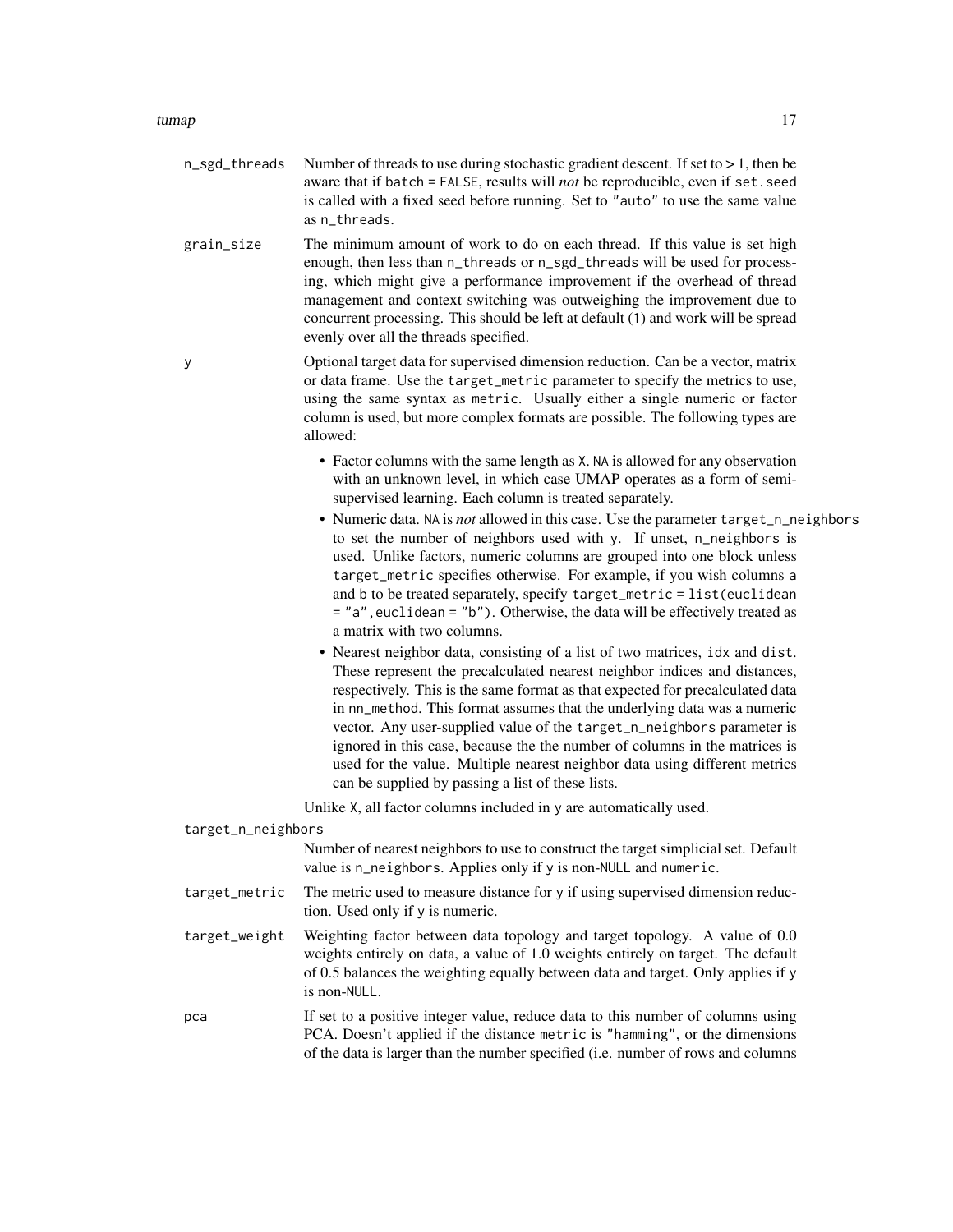<span id="page-17-0"></span>

|            | must be larger than the value of this parameter). If you have $> 100$ columns<br>in a data frame or matrix, reducing the number of columns in this way may<br>substantially increase the performance of the nearest neighbor search at the cost<br>of a potential decrease in accuracy. In many t-SNE applications, a value of 50<br>is recommended, although there's no guarantee that this is appropriate for all<br>settings.                                                                                                                                                                                                                                                                      |
|------------|-------------------------------------------------------------------------------------------------------------------------------------------------------------------------------------------------------------------------------------------------------------------------------------------------------------------------------------------------------------------------------------------------------------------------------------------------------------------------------------------------------------------------------------------------------------------------------------------------------------------------------------------------------------------------------------------------------|
| pca_center | If TRUE, center the columns of X before carrying out PCA. For binary data, it's<br>recommended to set this to FALSE.                                                                                                                                                                                                                                                                                                                                                                                                                                                                                                                                                                                  |
| pcg_rand   | If TRUE, use the PCG random number generator (O'Neill, 2014) during opti-<br>mization. Otherwise, use the faster (but probably less statistically good) Taus-<br>worthe "taus88" generator. The default is TRUE.                                                                                                                                                                                                                                                                                                                                                                                                                                                                                      |
| fast_sgd   | If TRUE, then the following combination of parameters is set: pcg_rand = TRUE<br>and n_sgd_threads = "auto". The default is FALSE. Setting this to TRUE will<br>speed up the stochastic optimization phase, but give a potentially less accu-<br>rate embedding, and which will not be exactly reproducible even with a fixed<br>seed. For visualization, fast_sgd = TRUE will give perfectly good results. For<br>more generic dimensionality reduction, it's safer to leave fast_sgd = FALSE. If<br>fast_sgd = TRUE, then user-supplied values of pcg_rand and n_sgd_threads,<br>are ignored.                                                                                                       |
| ret_model  | If TRUE, then return extra data that can be used to add new data to an existing<br>embedding via umap_transform. The embedded coordinates are returned as the<br>list item embedding. If FALSE, just return the coordinates. This parameter can<br>be used in conjunction with ret_nn and ret_extra. Note that some settings<br>are incompatible with the production of a UMAP model: external neighbor data<br>(passed via a list to nn_method), and factor columns that were included via<br>the metric parameter. In the latter case, the model produced is based only on<br>the numeric data. A transformation using new data is possible, but the factor<br>columns in the new data are ignored. |
| ret_nn     | If TRUE, then in addition to the embedding, also return nearest neighbor data<br>that can be used as input to nn_method to avoid the overhead of repeatedly<br>calculating the nearest neighbors when manipulating unrelated parameters (e.g.<br>min_dist, n_epochs, init). See the "Value" section for the names of the list<br>items. If FALSE, just return the coordinates. Note that the nearest neighbors<br>could be sensitive to data scaling, so be wary of reusing nearest neighbor data<br>if modifying the scale parameter. This parameter can be used in conjunction<br>with ret_model and ret_extra.                                                                                     |
| ret_extra  | A vector indicating what extra data to return. May contain any combination of<br>the following strings:                                                                                                                                                                                                                                                                                                                                                                                                                                                                                                                                                                                               |
|            | • "model" Same as setting ret_model = TRUE.                                                                                                                                                                                                                                                                                                                                                                                                                                                                                                                                                                                                                                                           |
|            | • "nn" Same as setting ret_nn = TRUE.                                                                                                                                                                                                                                                                                                                                                                                                                                                                                                                                                                                                                                                                 |
|            | • "fgraph" the high dimensional fuzzy graph (i.e. the fuzzy simplicial set<br>of the merged local views of the input data). The graph is returned as a<br>sparse symmetric N x N matrix of class dgCMatrix-class, where a non-zero<br>entry (i, j) gives the membership strength of the edge connecting vertex                                                                                                                                                                                                                                                                                                                                                                                        |

i and vertex j. This can be considered analogous to the input probability (or similarity or affinity) used in t-SNE and LargeVis. Note that the graph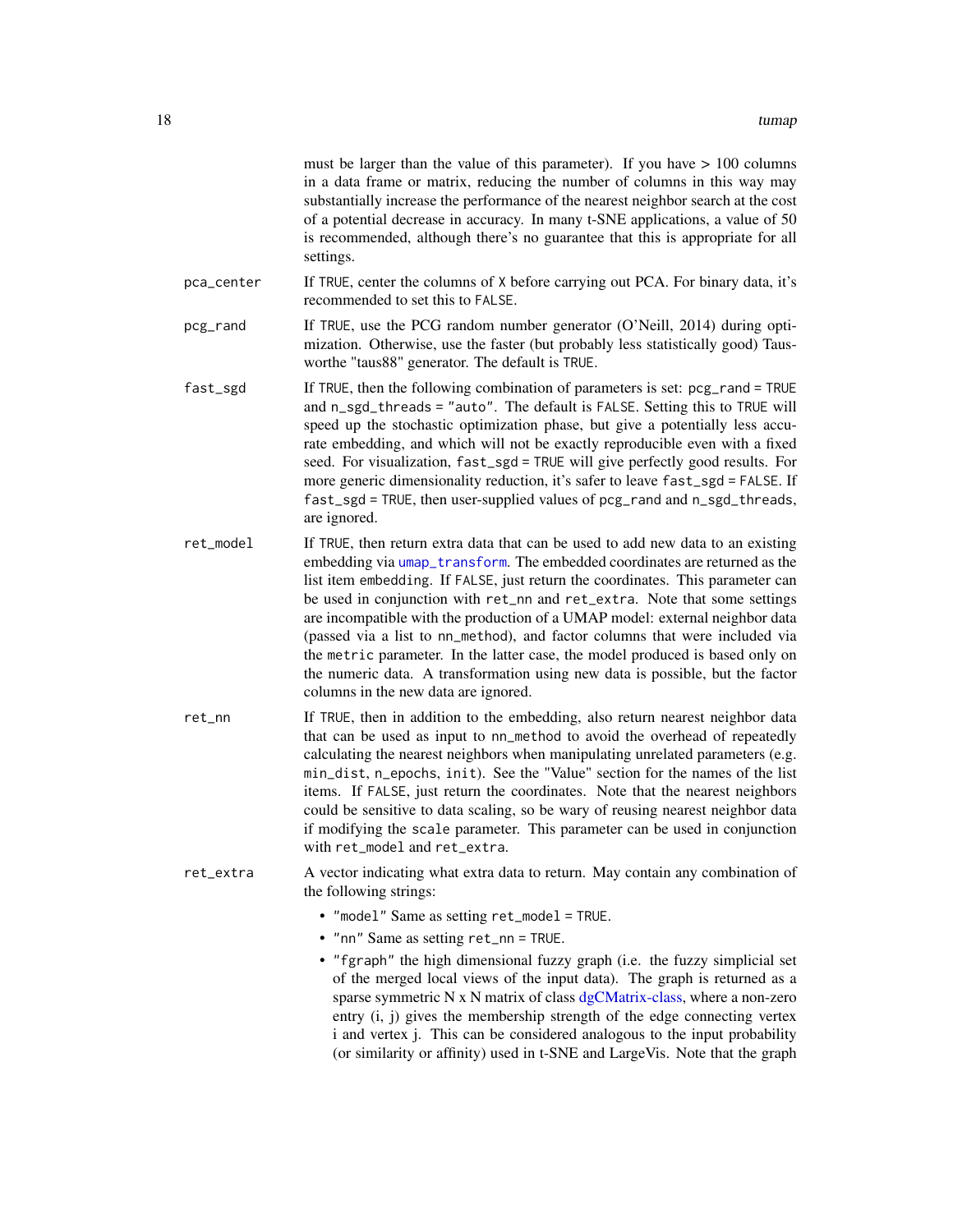<span id="page-18-0"></span>

|            | is further sparsified by removing edges with sufficiently low membership<br>strength that they would not be sampled by the probabilistic edge sampling<br>employed for optimization and therefore the number of non-zero elements<br>in the matrix is dependent on n_epochs. If you are only interested in the<br>fuzzy input graph (e.g. for clustering), setting $n$ -epochs = 0 will avoid any<br>further sparsifying.                                           |
|------------|---------------------------------------------------------------------------------------------------------------------------------------------------------------------------------------------------------------------------------------------------------------------------------------------------------------------------------------------------------------------------------------------------------------------------------------------------------------------|
| tmpdir     | Temporary directory to store nearest neighbor indexes during nearest neighbor<br>search. Default is tempdir. The index is only written to disk if n_threads > 1<br>and nn_method = "annoy"; otherwise, this parameter is ignored.                                                                                                                                                                                                                                   |
| verbose    | If TRUE, log details to the console.                                                                                                                                                                                                                                                                                                                                                                                                                                |
| batch      | If TRUE, then embedding coordinates are updated at the end of each epoch rather<br>than during the epoch. In batch mode, results are reproducible with a fixed ran-<br>dom seed even with n_sgd_threads > 1, at the cost of a slightly higher memory<br>use. You may also have to modify learning_rate and increase n_epochs, so<br>whether this provides a speed increase over the single-threaded optimization is<br>likely to be dataset and hardware-dependent. |
| opt_args   | A list of optimizer parameters, used when batch = TRUE. The default optimiza-<br>tion method used is Adam (Kingma and Ba, 2014).                                                                                                                                                                                                                                                                                                                                    |
|            | • method The optimization method to use. Either "adam" or "sgd" (stochas-<br>tic gradient descent). Default: "adam".                                                                                                                                                                                                                                                                                                                                                |
|            | • beta1 (Adam only). The weighting parameter for the exponential moving<br>average of the first moment estimator. Effectively the momentum parame-<br>ter. Should be a floating point value between 0 and 1. Higher values can<br>smooth oscillatory updates in poorly-conditioned situations and may allow<br>for a larger learning_rate to be specified, but too high can cause diver-<br>gence. Default: 0.5.                                                    |
|            | • beta2 (Adam only). The weighting parameter for the exponential moving<br>average of the uncentered second moment estimator. Should be a floating<br>point value between 0 and 1. Controls the degree of adaptivity in the step-<br>size. Higher values put more weight on previous time steps. Default: 0.9.                                                                                                                                                      |
|            | • eps (Adam only). Intended to be a small value to prevent division by zero,<br>but in practice can also affect convergence due to its interaction with beta2.<br>Higher values reduce the effect of the step-size adaptivity and bring the<br>behavior closer to stochastic gradient descent with momentum. Typical<br>values are between 1e-8 and 1e-3. Default: 1e-7.                                                                                            |
|            | • alpha The initial learning rate. Default: the value of the learning_rate<br>parameter.                                                                                                                                                                                                                                                                                                                                                                            |
|            | epoch_callback A function which will be invoked at the end of every epoch. Its signature should<br>be: (epoch, n_epochs, coords), where:                                                                                                                                                                                                                                                                                                                            |
|            | • epoch The current epoch number (between 1 and n_epochs).                                                                                                                                                                                                                                                                                                                                                                                                          |
|            | • n_epochs Number of epochs to use during the optimization of the embed-<br>ded coordinates.                                                                                                                                                                                                                                                                                                                                                                        |
|            | • coords The embedded coordinates as of the end of the current epoch, as a<br>matrix with dimensions (N, n_components).                                                                                                                                                                                                                                                                                                                                             |
| pca_method | Method to carry out any PCA dimensionality reduction when the pca parameter<br>is specified. Allowed values are:                                                                                                                                                                                                                                                                                                                                                    |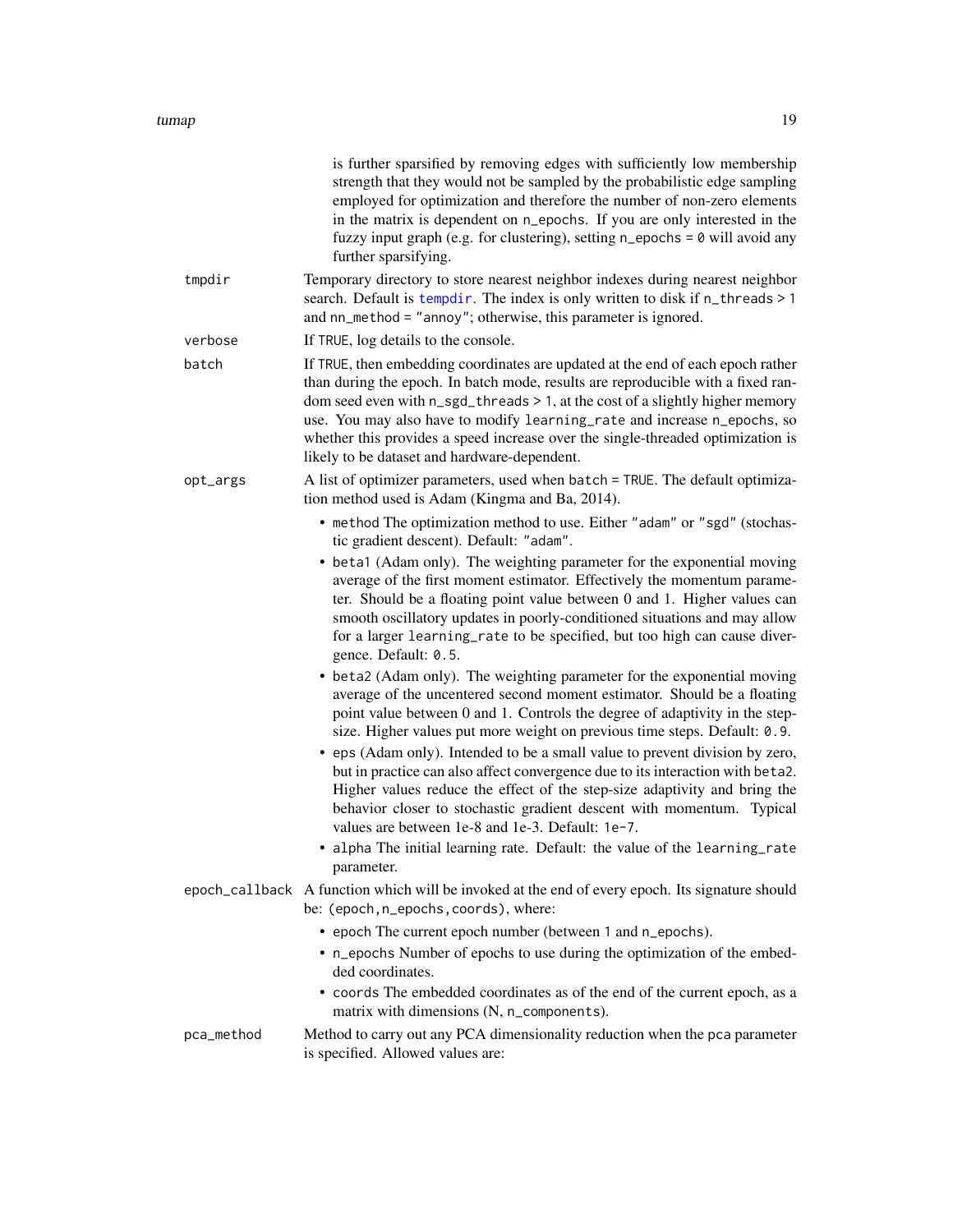- <span id="page-19-0"></span>• "irlba". Uses [prcomp\\_irlba](#page-0-0) from the [irlba](https://cran.r-project.org/package=irlba) package.
- "rsvd". Uses 5 iterations of [svdr](#page-0-0) from the [irlba](https://cran.r-project.org/package=irlba) package. This is likely to give much faster but potentially less accurate results than using "irlba". For the purposes of nearest neighbor calculation and coordinates initialization, any loss of accuracy doesn't seem to matter much.
- "bigstatsr". Uses [big\\_randomSVD](#page-0-0) from the [bigstatsr](https://cran.r-project.org/package=bigstatsr) package. The SVD methods used in bigstatsr may be faster on systems without access to efficient linear algebra libraries (e.g. Windows). Note: bigstatsr is *not* a dependency of uwot: if you choose to use this package for PCA, you *must* install it yourself.
- "svd". Uses [svd](#page-0-0) for the SVD. This is likely to be slow for all but the smallest datasets.
- "auto" (the default). Uses "irlba", unless more than 50 case "svd" is used.

#### **Details**

By setting the UMAP curve parameters a and b to 1, you get back the Cauchy distribution as used in t-SNE and LargeVis. It also results in a substantially simplified gradient expression. This can give a speed improvement of around 50%.

#### Value

A matrix of optimized coordinates, or:

- if ret\_model = TRUE (or ret\_extra contains "model"), returns a list containing extra information that can be used to add new data to an existing embedding via [umap\\_transform](#page-29-1). In this case, the coordinates are available in the list item embedding. NOTE: The contents of the model list should *not* be considered stable or part of the public API, and are purposely left undocumented.
- if ret\_nn = TRUE (or ret\_extra contains "nn"), returns the nearest neighbor data as a list called nn. This contains one list for each metric calculated, itself containing a matrix idx with the integer ids of the neighbors; and a matrix dist with the distances. The nn list (or a sub-list) can be used as input to the nn\_method parameter.
- if ret\_extra contains "fgraph" returns the high dimensional fuzzy graph as a sparse matrix called fgraph, of type [dgCMatrix-class.](#page-0-0)

The returned list contains the combined data from any combination of specifying ret\_model, ret\_nn and ret\_extra.

#### Examples

iris\_tumap <- tumap(iris, n\_neighbors = 50, learning\_rate = 0.5)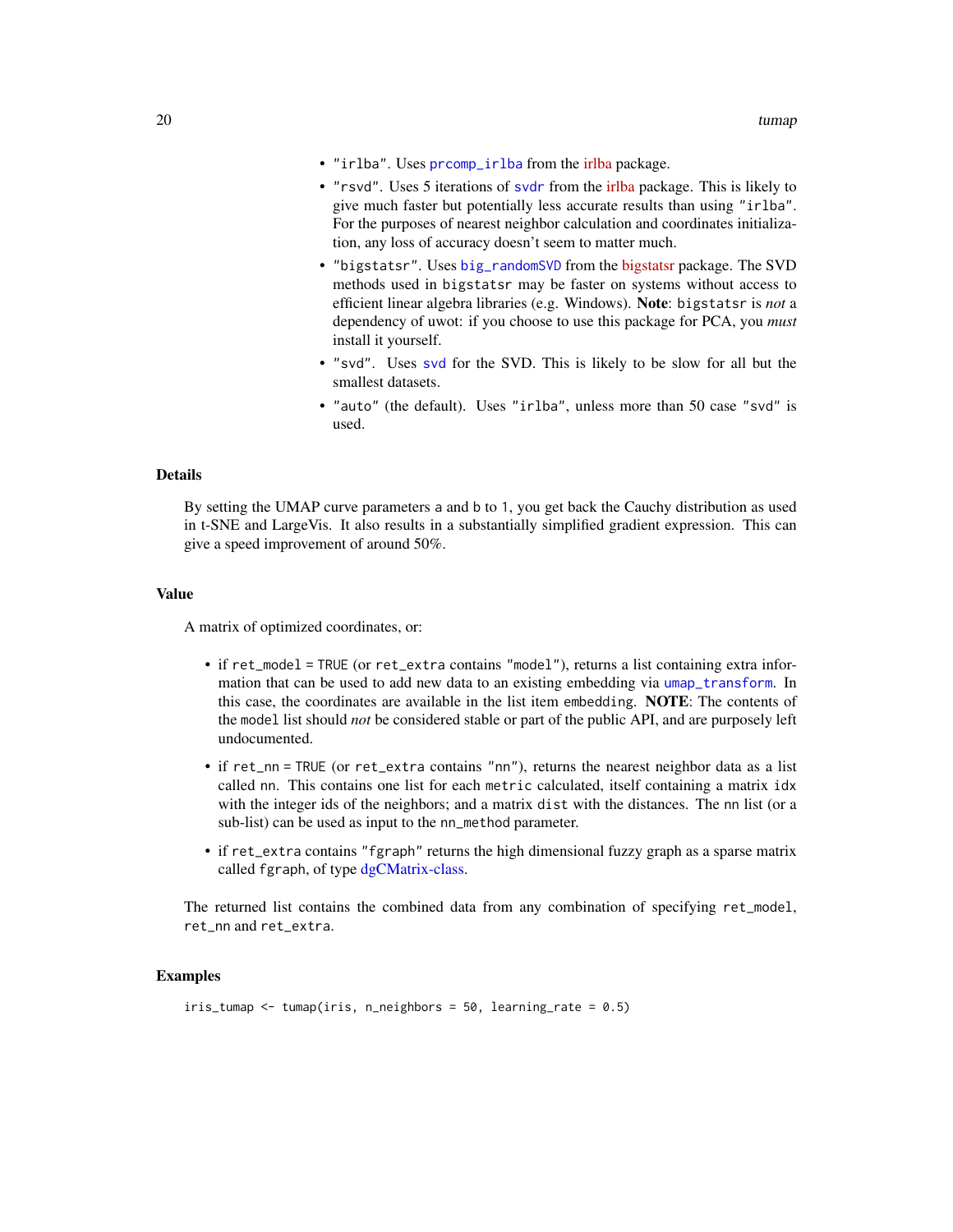#### <span id="page-20-1"></span><span id="page-20-0"></span>Description

Carry out dimensionality reduction of a dataset using the Uniform Manifold Approximation and Projection (UMAP) method (McInnes & Healy, 2018). Some of the following help text is lifted verbatim from the Python reference implementation at <https://github.com/lmcinnes/umap>.

#### Usage

```
umap(
 X,
  n_neighbors = 15,
 n_components = 2,
 metric = "euclidean",
 n_epochs = NULL,
  learning_rate = 1,
  scale = FALSE,
  init = "spectral",
  init_sdev = NULL,
  spread = 1,
  min\_dist = 0.01,
  set_op_mix_ratio = 1,
  local_connectivity = 1,
  bandwidth = 1,
  repulsion_strength = 1,
  negative_sample_rate = 5,
  a = NULL,b = NULL,nn_method = NULL,
  n_{trees} = 50,
  search_k = 2 * n_neighbors * n_trees,
  approx_pow = FALSE,
  y = NULL,target_n_neighbors = n_neighbors,
  target_metric = "euclidean",
  target_weight = 0.5,
  pca = NULL,pca_center = TRUE,
 pcg_rand = TRUE,
  fast_sgd = FALSE,
  ret_model = FALSE,
  ret\_nn = FALSE,
  ret\_extra = c(),n_threads = NULL,
  n_s g d_t threads = 0,
```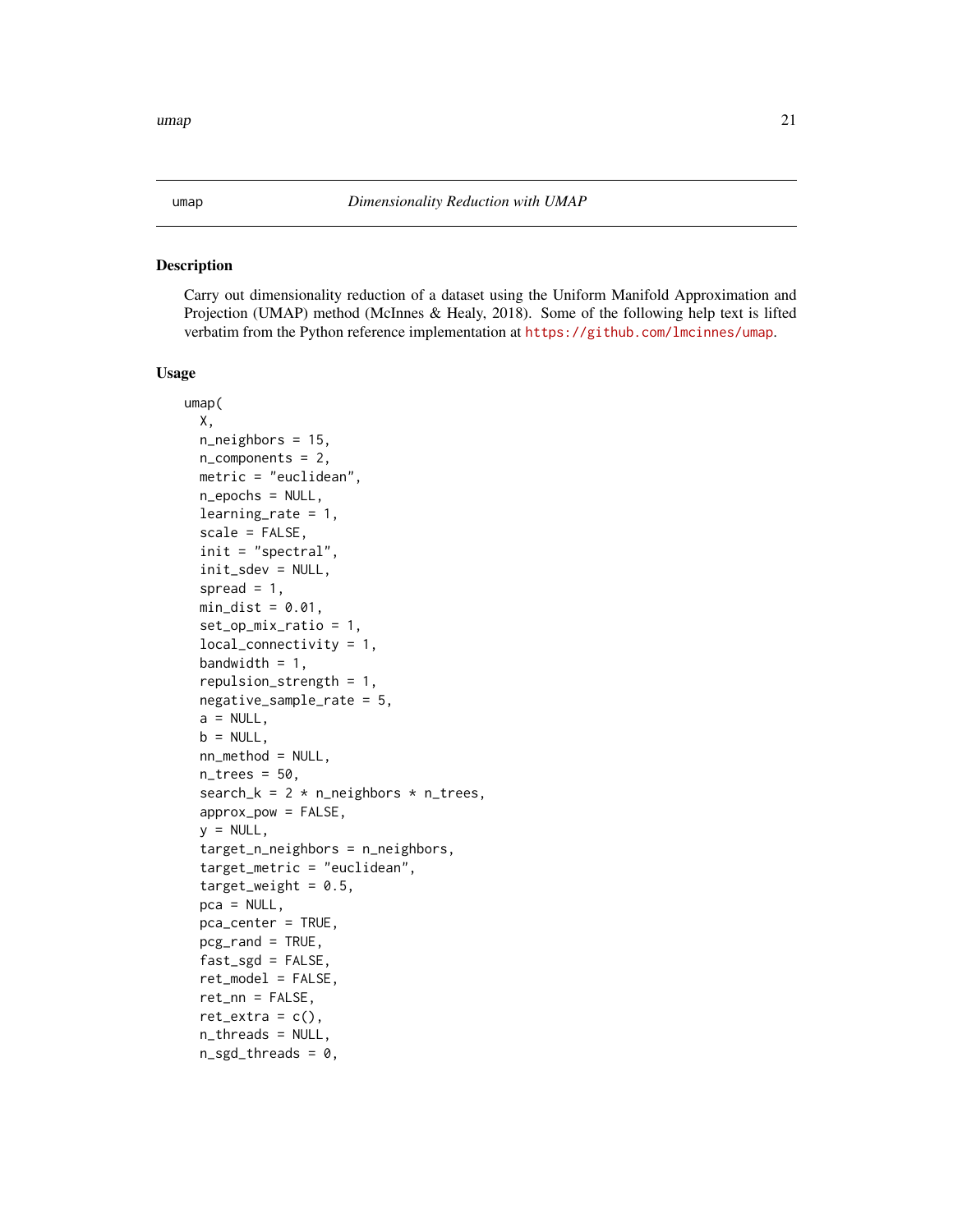```
grain_size = 1,
tmpdir = tempdir(),
verbose = getOption("verbose", TRUE),
batch = FALSE,
opt_args = NULL,
epoch_callback = NULL,
pca_method = NULL
```

```
\mathcal{L}
```
### Arguments

| Χ            | Input data. Can be a data. frame, matrix, dist object or sparseMatrix. Ma-<br>trix and data frames should contain one observation per row. Data frames will<br>have any non-numeric columns removed, although factor columns will be used<br>if explicitly included via metric (see the help for metric for details). A sparse<br>matrix is interpreted as a distance matrix, and is assumed to be symmetric, so<br>you can also pass in an explicitly upper or lower triangular sparse matrix to save<br>storage. There must be at least n_neighbors non-zero distances for each row.<br>Both implicit and explicit zero entries are ignored. Set zero distances you want<br>to keep to an arbitrarily small non-zero value (e.g. 1e-10). X can also be NULL<br>if pre-computed nearest neighbor data is passed to nn_method, and init is not<br>"spca" or "pca". |
|--------------|--------------------------------------------------------------------------------------------------------------------------------------------------------------------------------------------------------------------------------------------------------------------------------------------------------------------------------------------------------------------------------------------------------------------------------------------------------------------------------------------------------------------------------------------------------------------------------------------------------------------------------------------------------------------------------------------------------------------------------------------------------------------------------------------------------------------------------------------------------------------|
| n_neighbors  | The size of local neighborhood (in terms of number of neighboring sample<br>points) used for manifold approximation. Larger values result in more global<br>views of the manifold, while smaller values result in more local data being pre-<br>served. In general values should be in the range 2 to 100.                                                                                                                                                                                                                                                                                                                                                                                                                                                                                                                                                         |
| n_components | The dimension of the space to embed into. This defaults to 2 to provide easy<br>visualization, but can reasonably be set to any integer value in the range 2 to<br>100.                                                                                                                                                                                                                                                                                                                                                                                                                                                                                                                                                                                                                                                                                            |
| metric       | Type of distance metric to use to find nearest neighbors. One of:<br>• "euclidean" (the default)<br>• "cosine"<br>• "manhattan"<br>• "hamming"                                                                                                                                                                                                                                                                                                                                                                                                                                                                                                                                                                                                                                                                                                                     |
|              | • "correlation" (a distance based on the Pearson correlation)<br>• "categorical" (see below)                                                                                                                                                                                                                                                                                                                                                                                                                                                                                                                                                                                                                                                                                                                                                                       |
|              | Only applies if nn_method = "annoy" (for nn_method = "fnn", the distance<br>metric is always "euclidean").                                                                                                                                                                                                                                                                                                                                                                                                                                                                                                                                                                                                                                                                                                                                                         |
|              | If $X$ is a data frame or matrix, then multiple metrics can be specified, by passing<br>a list to this argument, where the name of each item in the list is one of the<br>metric names above. The value of each list item should be a vector giving the<br>names or integer ids of the columns to be included in a calculation, e.g. metric<br>$=$ list(euclidean = 1:4, manhattan = 5:10).                                                                                                                                                                                                                                                                                                                                                                                                                                                                        |
|              | Each metric calculation results in a separate fuzzy simplicial set, which are inter-<br>sected together to produce the final set. Metric names can be repeated. Because<br>non-numeric columns are removed from the data frame, it is safer to use column                                                                                                                                                                                                                                                                                                                                                                                                                                                                                                                                                                                                          |

names than integer ids.

<span id="page-21-0"></span>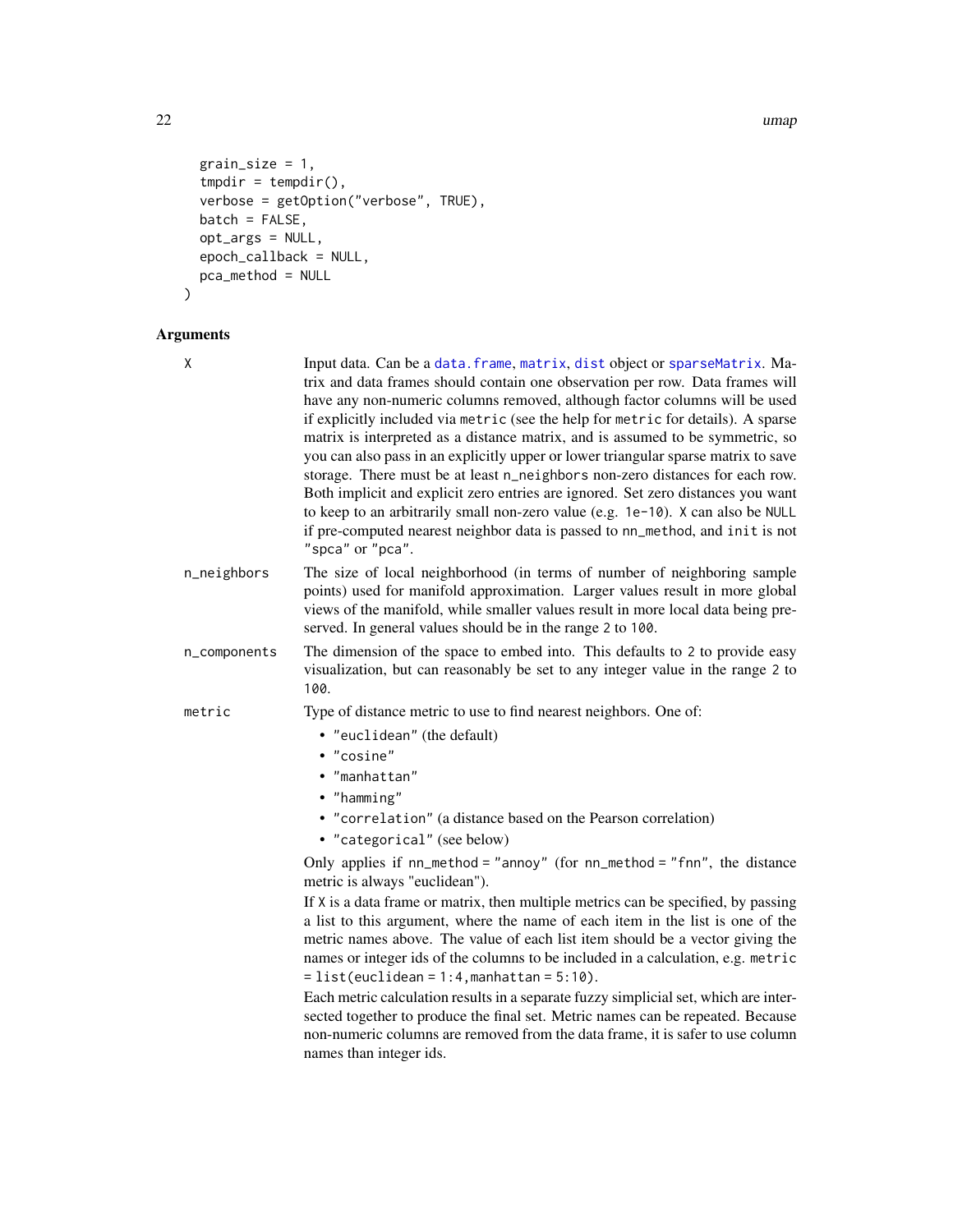|               | Factor columns can also be used by specifying the metric name "categorical".<br>Factor columns are treated different from numeric columns and although multi-<br>ple factor columns can be specified in a vector, each factor column specified is<br>processed individually. If you specify a non-factor column, it will be coerced to<br>a factor.<br>For a given data block, you may override the pca and pca_center arguments<br>for that block, by providing a list with one unnamed item containing the column<br>names or ids, and then any of the pca or pca_center overrides as named items,<br>e.g. $metric = list(euclidean = 1:4,manhattan = list(5:10, pca_center)$<br>= FALSE)). This exists to allow mixed binary and real-valued data to be in-<br>cluded and to have PCA applied to both, but with centering applied only to<br>the real-valued data (it is typical not to apply centering to binary data before<br>PCA is applied). |
|---------------|------------------------------------------------------------------------------------------------------------------------------------------------------------------------------------------------------------------------------------------------------------------------------------------------------------------------------------------------------------------------------------------------------------------------------------------------------------------------------------------------------------------------------------------------------------------------------------------------------------------------------------------------------------------------------------------------------------------------------------------------------------------------------------------------------------------------------------------------------------------------------------------------------------------------------------------------------|
| n_epochs      | Number of epochs to use during the optimization of the embedded coordinates.<br>By default, this value is set to 500 for datasets containing 10,000 vertices or less,<br>and 200 otherwise. If $n$ -epochs = 0, then coordinates determined by "init"<br>will be returned.                                                                                                                                                                                                                                                                                                                                                                                                                                                                                                                                                                                                                                                                           |
| learning_rate | Initial learning rate used in optimization of the coordinates.                                                                                                                                                                                                                                                                                                                                                                                                                                                                                                                                                                                                                                                                                                                                                                                                                                                                                       |
| scale         | Scaling to apply to X if it is a data frame or matrix:                                                                                                                                                                                                                                                                                                                                                                                                                                                                                                                                                                                                                                                                                                                                                                                                                                                                                               |
|               | • "none" or FALSE or NULL No scaling.                                                                                                                                                                                                                                                                                                                                                                                                                                                                                                                                                                                                                                                                                                                                                                                                                                                                                                                |
|               | • "Z" or "scale" or TRUE Scale each column to zero mean and variance 1.<br>• "maxabs" Center each column to mean 0, then divide each element by the<br>maximum absolute value over the entire matrix.<br>• "range" Range scale the entire matrix, so the smallest element is 0 and the                                                                                                                                                                                                                                                                                                                                                                                                                                                                                                                                                                                                                                                               |
|               | largest is 1.<br>• "colrange" Scale each column in the range $(0,1)$ .                                                                                                                                                                                                                                                                                                                                                                                                                                                                                                                                                                                                                                                                                                                                                                                                                                                                               |
|               | For UMAP, the default is "none".                                                                                                                                                                                                                                                                                                                                                                                                                                                                                                                                                                                                                                                                                                                                                                                                                                                                                                                     |
| init          | Type of initialization for the coordinates. Options are:                                                                                                                                                                                                                                                                                                                                                                                                                                                                                                                                                                                                                                                                                                                                                                                                                                                                                             |
|               | • "spectral" Spectral embedding using the normalized Laplacian of the<br>fuzzy 1-skeleton, with Gaussian noise added.                                                                                                                                                                                                                                                                                                                                                                                                                                                                                                                                                                                                                                                                                                                                                                                                                                |
|               | • "normlaplacian". Spectral embedding using the normalized Laplacian of<br>the fuzzy 1-skeleton, without noise.                                                                                                                                                                                                                                                                                                                                                                                                                                                                                                                                                                                                                                                                                                                                                                                                                                      |
|               | • "random". Coordinates assigned using a uniform random distribution be-<br>tween $-10$ and 10.                                                                                                                                                                                                                                                                                                                                                                                                                                                                                                                                                                                                                                                                                                                                                                                                                                                      |
|               | • "1vrandom". Coordinates assigned using a Gaussian distribution with stan-<br>dard deviation 1e-4, as used in LargeVis (Tang et al., 2016) and t-SNE.                                                                                                                                                                                                                                                                                                                                                                                                                                                                                                                                                                                                                                                                                                                                                                                               |
|               | • "laplacian". Spectral embedding using the Laplacian Eigenmap (Belkin<br>and Niyogi, 2002).                                                                                                                                                                                                                                                                                                                                                                                                                                                                                                                                                                                                                                                                                                                                                                                                                                                         |
|               | • "pca". The first two principal components from PCA of X if X is a data<br>frame, and from a 2-dimensional classical MDS if X is of class "dist".                                                                                                                                                                                                                                                                                                                                                                                                                                                                                                                                                                                                                                                                                                                                                                                                   |
|               | • "spca". Like "pca", but each dimension is then scaled so the standard<br>deviation is 1e-4, to give a distribution similar to that used in t-SNE. This<br>is an alias for $init = "pca", init_sdev = 1e-4.$                                                                                                                                                                                                                                                                                                                                                                                                                                                                                                                                                                                                                                                                                                                                        |
|               | • "agspectral" An "approximate global" modification of "spectral" which<br>all edges in the graph to a value of 1, and then sets a random number of                                                                                                                                                                                                                                                                                                                                                                                                                                                                                                                                                                                                                                                                                                                                                                                                  |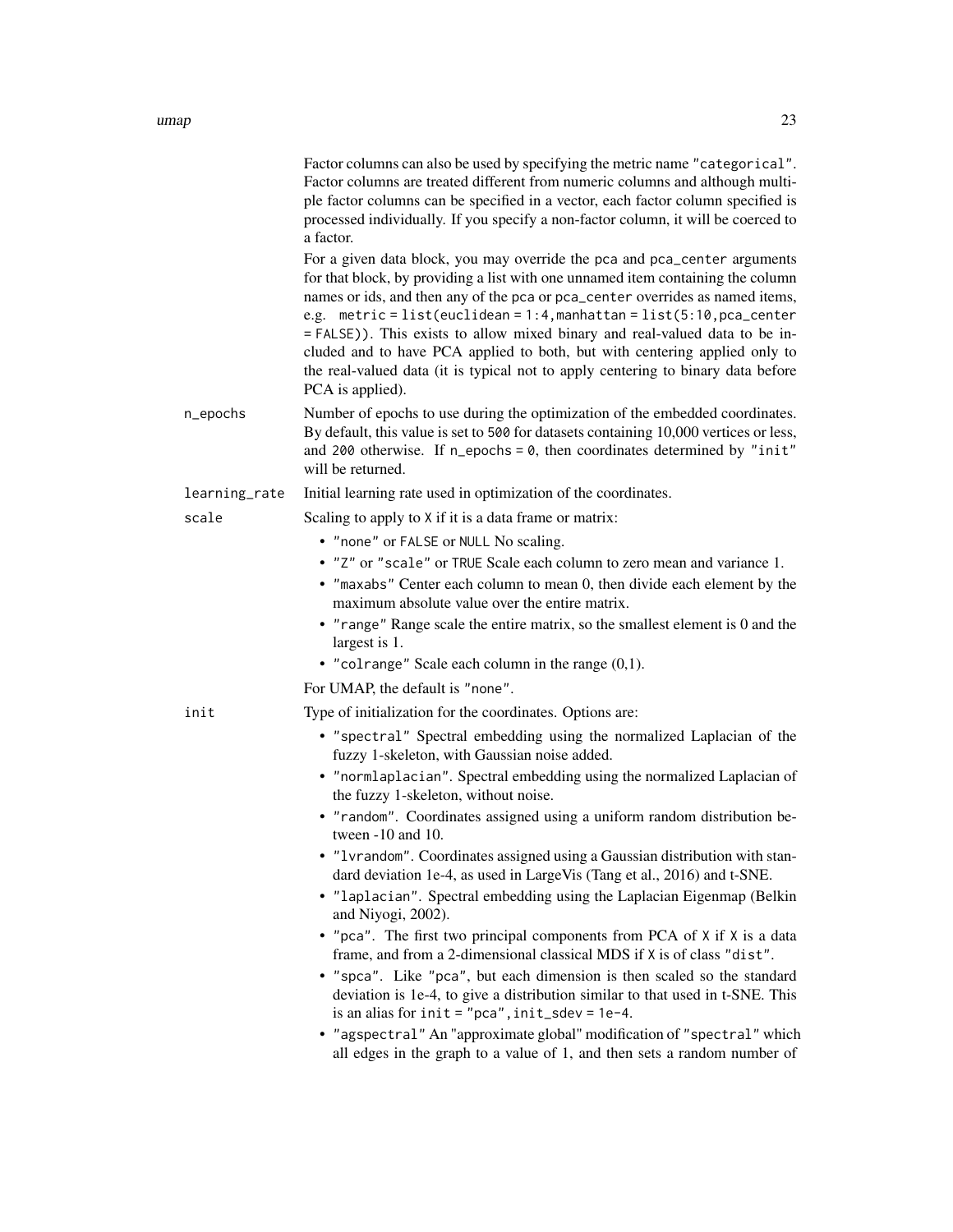edges (negative\_sample\_rate edges per vertex) to 0.1, to approximate the effect of non-local affinities.

• A matrix of initial coordinates.

For spectral initializations, ("spectral", "normlaplacian", "laplacian"), if more than one connected component is identified, each connected component is initialized separately and the results are merged. If verbose = TRUE the number of connected components are logged to the console. The existence of multiple connected components implies that a global view of the data cannot be attained with this initialization. Either a PCA-based initialization or increasing the value of n\_neighbors may be more appropriate.

- init\_sdev If non-NULL, scales each dimension of the initialized coordinates (including any user-supplied matrix) to this standard deviation. By default no scaling is carried out, except when  $init = "spca",$  in which case the value is 0.0001. Scaling the input may help if the unscaled versions result in initial coordinates with large inter-point distances or outliers. This usually results in small gradients during optimization and very little progress being made to the layout. Shrinking the initial embedding by rescaling can help under these circumstances. Scaling the result of init = "pca" is usually recommended and init = "spca" as an alias for init = "pca", init\_sdev =  $1e-4$  but for the spectral initializations the scaled versions usually aren't necessary unless you are using a large value of n\_neighbors (e.g. n\_neighbors = 150 or higher).
- spread The effective scale of embedded points. In combination with min\_dist, this determines how clustered/clumped the embedded points are.
- min\_dist The effective minimum distance between embedded points. Smaller values will result in a more clustered/clumped embedding where nearby points on the manifold are drawn closer together, while larger values will result on a more even dispersal of points. The value should be set relative to the spread value, which determines the scale at which embedded points will be spread out.
- set\_op\_mix\_ratio

Interpolate between (fuzzy) union and intersection as the set operation used to combine local fuzzy simplicial sets to obtain a global fuzzy simplicial sets. Both fuzzy set operations use the product t-norm. The value of this parameter should be between 0.0 and 1.0; a value of 1.0 will use a pure fuzzy union, while 0.0 will use a pure fuzzy intersection.

#### local\_connectivity

The local connectivity required  $-$  i.e. the number of nearest neighbors that should be assumed to be connected at a local level. The higher this value the more connected the manifold becomes locally. In practice this should be not more than the local intrinsic dimension of the manifold.

bandwidth The effective bandwidth of the kernel if we view the algorithm as similar to Laplacian Eigenmaps. Larger values induce more connectivity and a more global view of the data, smaller values concentrate more locally.

repulsion\_strength

Weighting applied to negative samples in low dimensional embedding optimization. Values higher than one will result in greater weight being given to negative samples.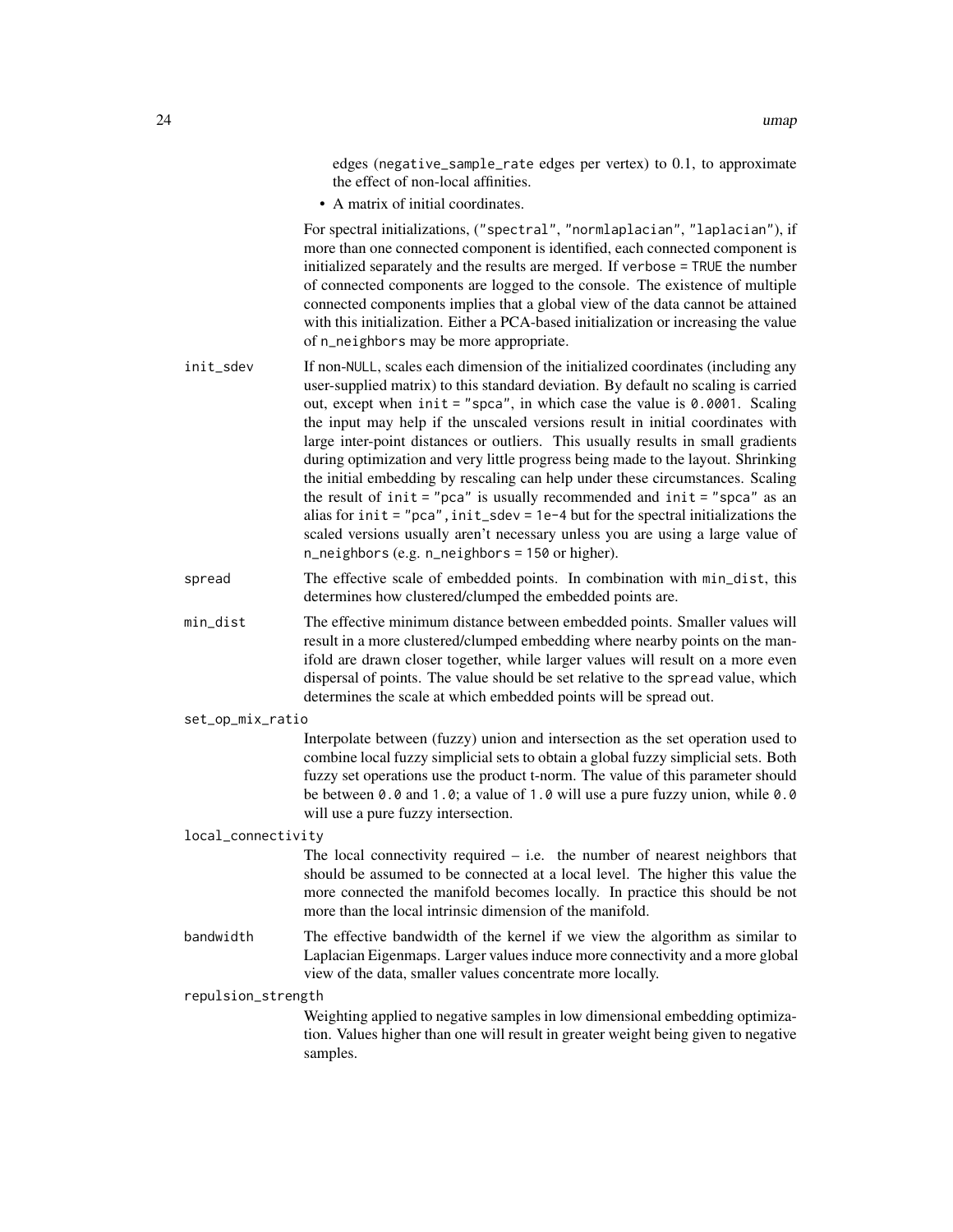| negative_sample_rate |                                                                                                                                                                                                                                                                                                                                                                                                                                                                                                                                       |
|----------------------|---------------------------------------------------------------------------------------------------------------------------------------------------------------------------------------------------------------------------------------------------------------------------------------------------------------------------------------------------------------------------------------------------------------------------------------------------------------------------------------------------------------------------------------|
|                      | The number of negative edge/1-simplex samples to use per positive edge/1-<br>simplex sample in optimizing the low dimensional embedding.                                                                                                                                                                                                                                                                                                                                                                                              |
| a                    | More specific parameters controlling the embedding. If NULL these values are<br>set automatically as determined by min_dist and spread.                                                                                                                                                                                                                                                                                                                                                                                               |
| b                    | More specific parameters controlling the embedding. If NULL these values are<br>set automatically as determined by min_dist and spread.                                                                                                                                                                                                                                                                                                                                                                                               |
| nn_method            | Method for finding nearest neighbors. Options are:                                                                                                                                                                                                                                                                                                                                                                                                                                                                                    |
|                      | • "fnn". Use exact nearest neighbors via the FNN package.                                                                                                                                                                                                                                                                                                                                                                                                                                                                             |
|                      | • "annoy" Use approximate nearest neighbors via the RcppAnnoy package.                                                                                                                                                                                                                                                                                                                                                                                                                                                                |
|                      | By default, if X has less than 4,096 vertices, the exact nearest neighbors are<br>found. Otherwise, approximate nearest neighbors are used. You may also pass<br>pre-calculated nearest neighbor data to this argument. It must be a list consisting<br>of two elements:                                                                                                                                                                                                                                                              |
|                      | • "idx". A n_vertices x n_neighbors matrix containing the integer in-<br>dexes of the nearest neighbors in X. Each vertex is considered to be its own<br>nearest neighbor, i.e. $idx[, 1] == 1:n\_vertices.$                                                                                                                                                                                                                                                                                                                          |
|                      | • "dist". A n_vertices x n_neighbors matrix containing the distances of<br>the nearest neighbors.                                                                                                                                                                                                                                                                                                                                                                                                                                     |
|                      | Multiple nearest neighbor data (e.g. from two different precomputed metrics)<br>can be passed by passing a list containing the nearest neighbor data lists as<br>items. The n_neighbors parameter is ignored when using precomputed nearest<br>neighbor data.                                                                                                                                                                                                                                                                         |
| n_trees              | Number of trees to build when constructing the nearest neighbor index. The<br>more trees specified, the larger the index, but the better the results. With search_k,<br>determines the accuracy of the Annoy nearest neighbor search. Only used if the<br>nn_method is "annoy". Sensible values are between 10 to 100.                                                                                                                                                                                                                |
| search_k             | Number of nodes to search during the neighbor retrieval. The larger k, the more<br>the accurate results, but the longer the search takes. With n_trees, determines<br>the accuracy of the Annoy nearest neighbor search. Only used if the nn_method<br>is "annoy".                                                                                                                                                                                                                                                                    |
| approx_pow           | If TRUE, use an approximation to the power function in the UMAP gradient, from<br>https://martin.ankerl.com/2012/01/25/optimized-approximative-pow-in-c-and-cpp/.                                                                                                                                                                                                                                                                                                                                                                     |
|                      | Optional target data for supervised dimension reduction. Can be a vector, matrix<br>or data frame. Use the target_metric parameter to specify the metrics to use,<br>using the same syntax as metric. Usually either a single numeric or factor<br>column is used, but more complex formats are possible. The following types are<br>allowed:                                                                                                                                                                                         |
|                      | • Factor columns with the same length as X. NA is allowed for any observation<br>with an unknown level, in which case UMAP operates as a form of semi-<br>supervised learning. Each column is treated separately.<br>• Numeric data. NA is not allowed in this case. Use the parameter target_n_neighbors<br>to set the number of neighbors used with y. If unset, n_neighbors is<br>used. Unlike factors, numeric columns are grouped into one block unless<br>target_metric specifies otherwise. For example, if you wish columns a |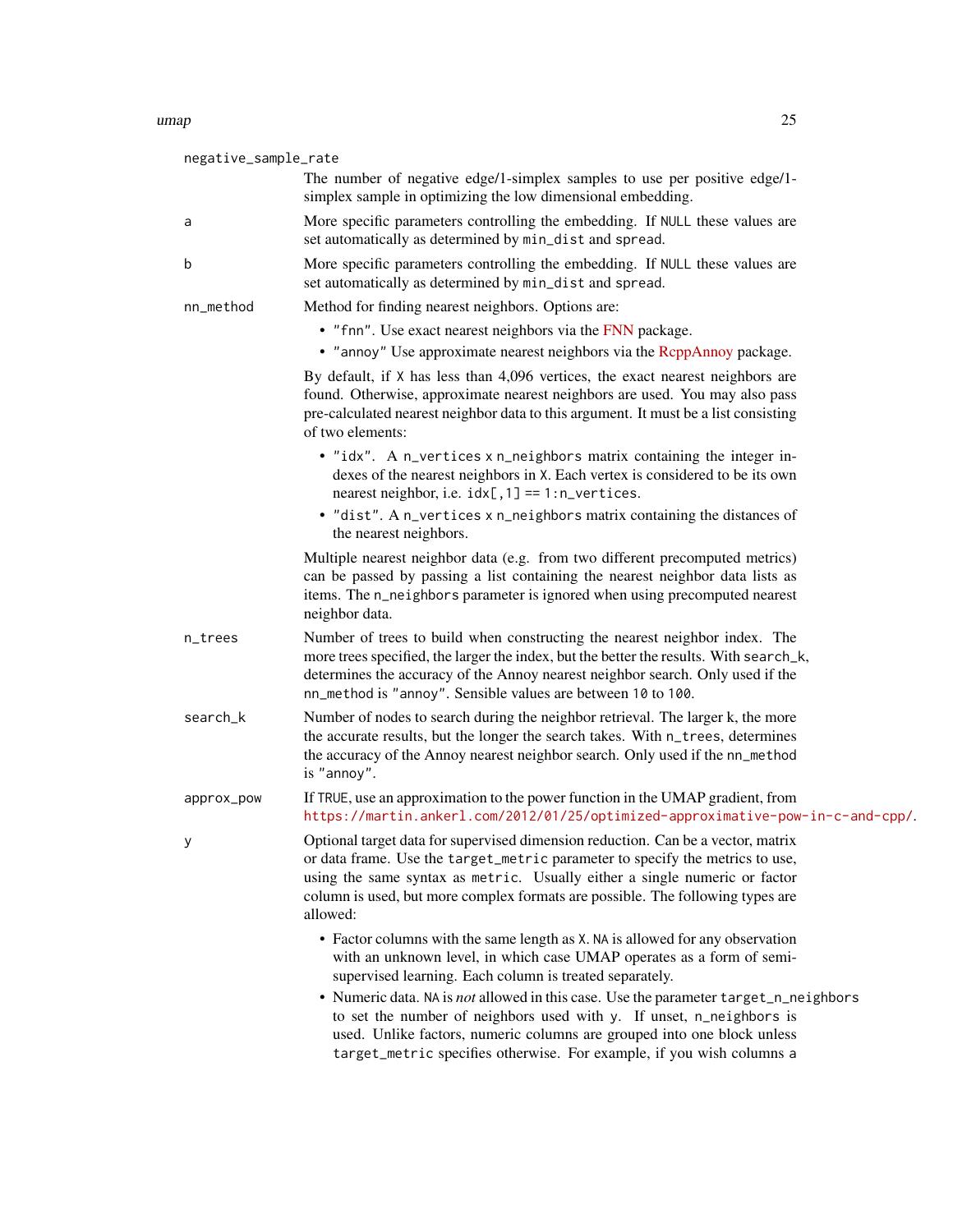<span id="page-25-0"></span>and b to be treated separately, specify target\_metric = list(euclidean = "a",euclidean = "b"). Otherwise, the data will be effectively treated as a matrix with two columns.

• Nearest neighbor data, consisting of a list of two matrices, idx and dist. These represent the precalculated nearest neighbor indices and distances, respectively. This is the same format as that expected for precalculated data in nn\_method. This format assumes that the underlying data was a numeric vector. Any user-supplied value of the target\_n\_neighbors parameter is ignored in this case, because the the number of columns in the matrices is used for the value. Multiple nearest neighbor data using different metrics can be supplied by passing a list of these lists.

Unlike X, all factor columns included in y are automatically used.

target\_n\_neighbors

Number of nearest neighbors to use to construct the target simplicial set. Default value is n\_neighbors. Applies only if y is non-NULL and numeric.

- target\_metric The metric used to measure distance for y if using supervised dimension reduction. Used only if y is numeric.
- target\_weight Weighting factor between data topology and target topology. A value of 0.0 weights entirely on data, a value of 1.0 weights entirely on target. The default of 0.5 balances the weighting equally between data and target. Only applies if y is non-NULL.
- pca If set to a positive integer value, reduce data to this number of columns using PCA. Doesn't applied if the distance metric is "hamming", or the dimensions of the data is larger than the number specified (i.e. number of rows and columns must be larger than the value of this parameter). If you have  $> 100$  columns in a data frame or matrix, reducing the number of columns in this way may substantially increase the performance of the nearest neighbor search at the cost of a potential decrease in accuracy. In many t-SNE applications, a value of 50 is recommended, although there's no guarantee that this is appropriate for all settings.
- pca\_center If TRUE, center the columns of X before carrying out PCA. For binary data, it's recommended to set this to FALSE.
- pcg\_rand If TRUE, use the PCG random number generator (O'Neill, 2014) during optimization. Otherwise, use the faster (but probably less statistically good) Tausworthe "taus88" generator. The default is TRUE.
- fast\_sgd If TRUE, then the following combination of parameters is set: pcg\_rand = TRUE, n\_sgd\_threads = "auto" and approx\_pow = TRUE. The default is FALSE. Setting this to TRUE will speed up the stochastic optimization phase, but give a potentially less accurate embedding, and which will not be exactly reproducible even with a fixed seed. For visualization, fast\_sgd = TRUE will give perfectly good results. For more generic dimensionality reduction, it's safer to leave fast\_sgd = FALSE. If fast\_sgd = TRUE, then user-supplied values of pcg\_rand, n\_sgd\_threads, and approx\_pow are ignored.
- ret\_model If TRUE, then return extra data that can be used to add new data to an existing embedding via [umap\\_transform](#page-29-1). The embedded coordinates are returned as the list item embedding. If FALSE, just return the coordinates. This parameter can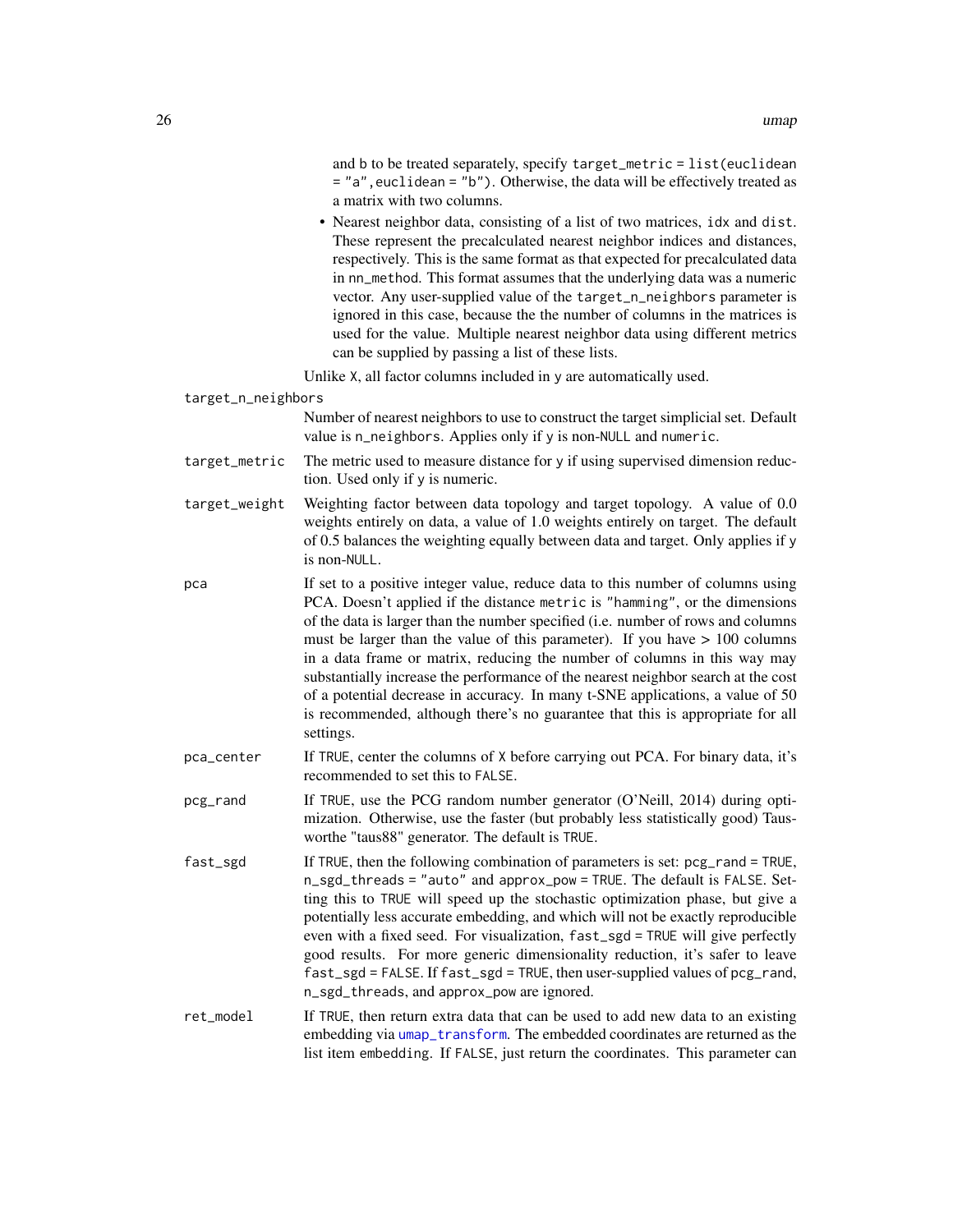<span id="page-26-0"></span>

|               | be used in conjunction with ret_nn and ret_extra. Note that some settings<br>are incompatible with the production of a UMAP model: external neighbor data<br>(passed via a list to nn_method), and factor columns that were included via<br>the metric parameter. In the latter case, the model produced is based only on<br>the numeric data. A transformation using new data is possible, but the factor<br>columns in the new data are ignored.                                                                                                                                                                                                                                                                                                                                                                                                                                                      |
|---------------|---------------------------------------------------------------------------------------------------------------------------------------------------------------------------------------------------------------------------------------------------------------------------------------------------------------------------------------------------------------------------------------------------------------------------------------------------------------------------------------------------------------------------------------------------------------------------------------------------------------------------------------------------------------------------------------------------------------------------------------------------------------------------------------------------------------------------------------------------------------------------------------------------------|
| ret_nn        | If TRUE, then in addition to the embedding, also return nearest neighbor data<br>that can be used as input to nn_method to avoid the overhead of repeatedly<br>calculating the nearest neighbors when manipulating unrelated parameters (e.g.<br>min_dist, n_epochs, init). See the "Value" section for the names of the list<br>items. If FALSE, just return the coordinates. Note that the nearest neighbors<br>could be sensitive to data scaling, so be wary of reusing nearest neighbor data<br>if modifying the scale parameter. This parameter can be used in conjunction<br>with ret_model and ret_extra.                                                                                                                                                                                                                                                                                       |
| ret_extra     | A vector indicating what extra data to return. May contain any combination of<br>the following strings:                                                                                                                                                                                                                                                                                                                                                                                                                                                                                                                                                                                                                                                                                                                                                                                                 |
|               | • "model" Same as setting ret_model = TRUE.                                                                                                                                                                                                                                                                                                                                                                                                                                                                                                                                                                                                                                                                                                                                                                                                                                                             |
|               | • "nn" Same as setting ret_nn = TRUE.                                                                                                                                                                                                                                                                                                                                                                                                                                                                                                                                                                                                                                                                                                                                                                                                                                                                   |
|               | • "fgraph" the high dimensional fuzzy graph (i.e. the fuzzy simplicial set<br>of the merged local views of the input data). The graph is returned as a<br>sparse symmetric N x N matrix of class dgCMatrix-class, where a non-zero<br>entry (i, j) gives the membership strength of the edge connecting vertex<br>i and vertex j. This can be considered analogous to the input probability<br>(or similarity or affinity) used in t-SNE and LargeVis. Note that the graph<br>is further sparsified by removing edges with sufficiently low membership<br>strength that they would not be sampled by the probabilistic edge sampling<br>employed for optimization and therefore the number of non-zero elements<br>in the matrix is dependent on n_epochs. If you are only interested in the<br>fuzzy input graph (e.g. for clustering), setting $n$ -epochs = 0 will avoid any<br>further sparsifying. |
| n_threads     | Number of threads to use (except during stochastic gradient descent). Default<br>is half the number of concurrent threads supported by the system. For nearest<br>neighbor search, only applies if nn_method = "annoy". If n_threads > 1, then<br>the Annoy index will be temporarily written to disk in the location determined<br>by tempfile.                                                                                                                                                                                                                                                                                                                                                                                                                                                                                                                                                        |
| n_sgd_threads | Number of threads to use during stochastic gradient descent. If set to $> 1$ , then be<br>aware that if batch = FALSE, results will not be reproducible, even if set. seed<br>is called with a fixed seed before running. Set to "auto" to use the same value<br>as n_threads.                                                                                                                                                                                                                                                                                                                                                                                                                                                                                                                                                                                                                          |
| grain_size    | The minimum amount of work to do on each thread. If this value is set high<br>enough, then less than n_threads or n_sgd_threads will be used for process-<br>ing, which might give a performance improvement if the overhead of thread<br>management and context switching was outweighing the improvement due to<br>concurrent processing. This should be left at default (1) and work will be spread<br>evenly over all the threads specified.                                                                                                                                                                                                                                                                                                                                                                                                                                                        |
| tmpdir        | Temporary directory to store nearest neighbor indexes during nearest neighbor                                                                                                                                                                                                                                                                                                                                                                                                                                                                                                                                                                                                                                                                                                                                                                                                                           |
|               |                                                                                                                                                                                                                                                                                                                                                                                                                                                                                                                                                                                                                                                                                                                                                                                                                                                                                                         |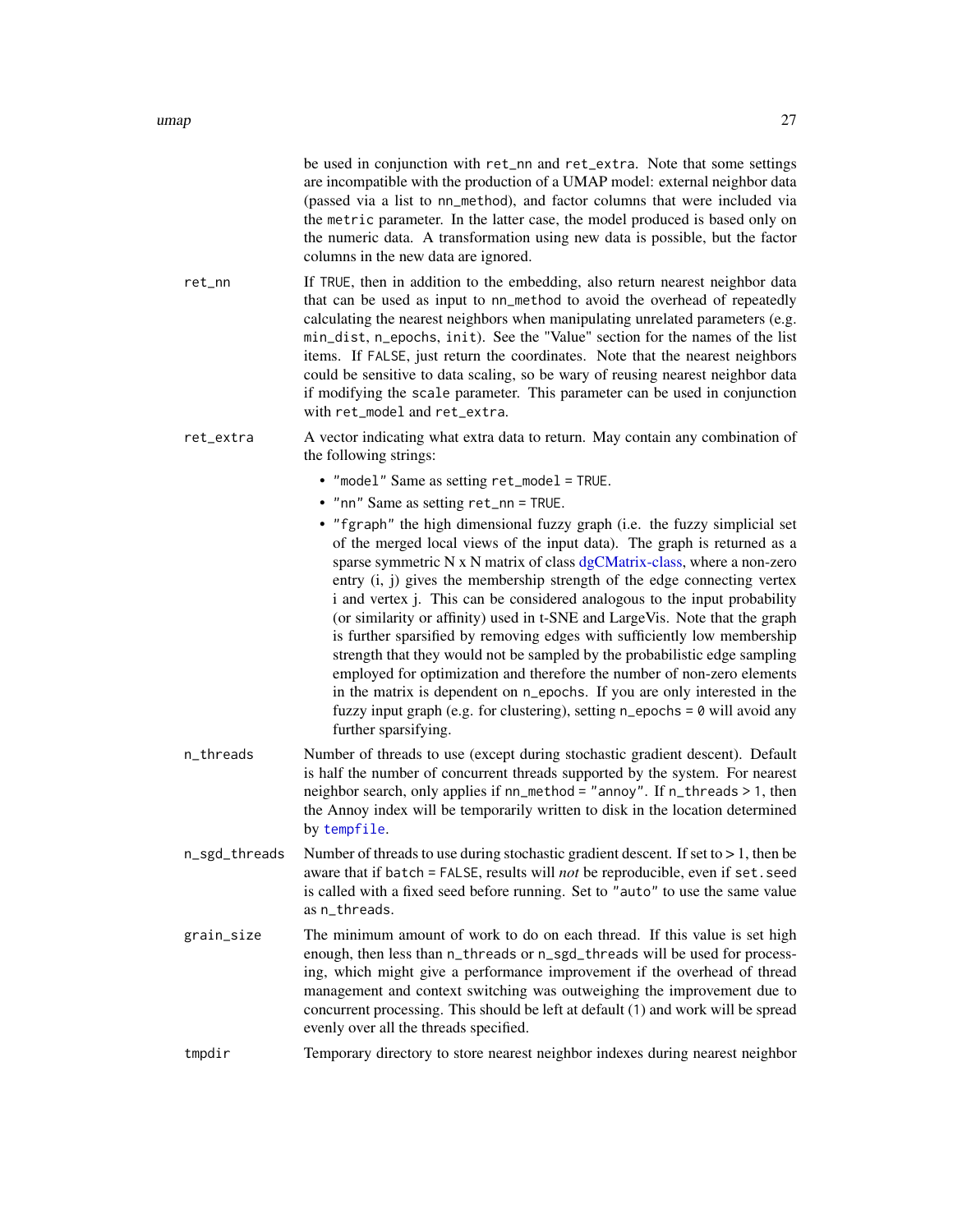<span id="page-27-0"></span>

|            | search. Default is tempdir. The index is only written to disk if n_threads > 1<br>and nn_method = "annoy"; otherwise, this parameter is ignored.                                                                                                                                                                                                                                                                                                                    |
|------------|---------------------------------------------------------------------------------------------------------------------------------------------------------------------------------------------------------------------------------------------------------------------------------------------------------------------------------------------------------------------------------------------------------------------------------------------------------------------|
| verbose    | If TRUE, log details to the console.                                                                                                                                                                                                                                                                                                                                                                                                                                |
| batch      | If TRUE, then embedding coordinates are updated at the end of each epoch rather<br>than during the epoch. In batch mode, results are reproducible with a fixed ran-<br>dom seed even with n_sgd_threads > 1, at the cost of a slightly higher memory<br>use. You may also have to modify learning_rate and increase n_epochs, so<br>whether this provides a speed increase over the single-threaded optimization is<br>likely to be dataset and hardware-dependent. |
| opt_args   | A list of optimizer parameters, used when batch = TRUE. The default optimiza-<br>tion method used is Adam (Kingma and Ba, 2014).                                                                                                                                                                                                                                                                                                                                    |
|            | • method The optimization method to use. Either "adam" or "sgd" (stochas-<br>tic gradient descent). Default: "adam".                                                                                                                                                                                                                                                                                                                                                |
|            | • beta1 (Adam only). The weighting parameter for the exponential moving<br>average of the first moment estimator. Effectively the momentum parame-<br>ter. Should be a floating point value between 0 and 1. Higher values can<br>smooth oscillatory updates in poorly-conditioned situations and may allow<br>for a larger learning_rate to be specified, but too high can cause diver-<br>gence. Default: 0.5.                                                    |
|            | • beta2 (Adam only). The weighting parameter for the exponential moving<br>average of the uncentered second moment estimator. Should be a floating<br>point value between 0 and 1. Controls the degree of adaptivity in the step-<br>size. Higher values put more weight on previous time steps. Default: 0.9.                                                                                                                                                      |
|            | • eps (Adam only). Intended to be a small value to prevent division by zero,<br>but in practice can also affect convergence due to its interaction with beta2.<br>Higher values reduce the effect of the step-size adaptivity and bring the<br>behavior closer to stochastic gradient descent with momentum. Typical<br>values are between 1e-8 and 1e-3. Default: 1e-7.                                                                                            |
|            | • alpha The initial learning rate. Default: the value of the learning_rate<br>parameter.                                                                                                                                                                                                                                                                                                                                                                            |
|            | epoch_callback A function which will be invoked at the end of every epoch. Its signature should<br>be: (epoch, n_epochs, coords), where:                                                                                                                                                                                                                                                                                                                            |
|            | • epoch The current epoch number (between 1 and n_epochs).                                                                                                                                                                                                                                                                                                                                                                                                          |
|            | • n_epochs Number of epochs to use during the optimization of the embed-<br>ded coordinates.                                                                                                                                                                                                                                                                                                                                                                        |
|            | • coords The embedded coordinates as of the end of the current epoch, as a<br>matrix with dimensions (N, n_components).                                                                                                                                                                                                                                                                                                                                             |
| pca_method | Method to carry out any PCA dimensionality reduction when the pca parameter<br>is specified. Allowed values are:                                                                                                                                                                                                                                                                                                                                                    |
|            | • "irlba". Uses prcomp_irlba from the irlba package.                                                                                                                                                                                                                                                                                                                                                                                                                |
|            | . "rsvd". Uses 5 iterations of svdr from the irlba package. This is likely to<br>give much faster but potentially less accurate results than using "irlba".<br>For the purposes of nearest neighbor calculation and coordinates initializa-<br>tion, any loss of accuracy doesn't seem to matter much.                                                                                                                                                              |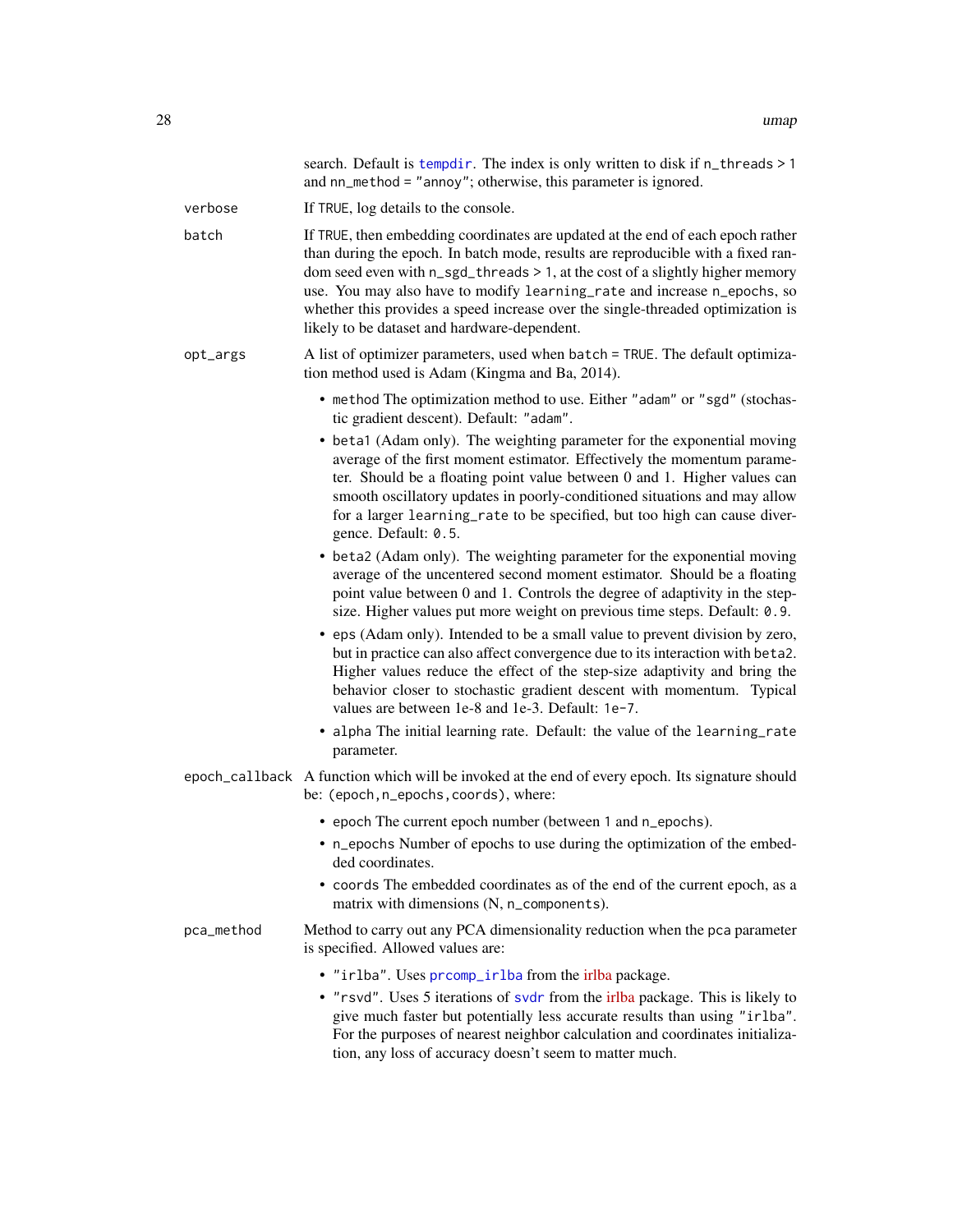- <span id="page-28-0"></span>• "bigstatsr". Uses [big\\_randomSVD](#page-0-0) from the [bigstatsr](https://cran.r-project.org/package=bigstatsr) package. The SVD methods used in bigstatsr may be faster on systems without access to efficient linear algebra libraries (e.g. Windows). Note: bigstatsr is *not* a dependency of uwot: if you choose to use this package for PCA, you *must* install it yourself.
- "svd". Uses [svd](#page-0-0) for the SVD. This is likely to be slow for all but the smallest datasets.
- "auto" (the default). Uses "irlba", unless more than 50 case "svd" is used.

#### Value

A matrix of optimized coordinates, or:

- if ret\_model = TRUE (or ret\_extra contains "model"), returns a list containing extra information that can be used to add new data to an existing embedding via [umap\\_transform](#page-29-1). In this case, the coordinates are available in the list item embedding. NOTE: The contents of the model list should *not* be considered stable or part of the public API, and are purposely left undocumented.
- if ret\_nn = TRUE (or ret\_extra contains "nn"), returns the nearest neighbor data as a list called nn. This contains one list for each metric calculated, itself containing a matrix idx with the integer ids of the neighbors; and a matrix dist with the distances. The nn list (or a sub-list) can be used as input to the nn\_method parameter.
- if ret\_extra contains "fgraph" returns the high dimensional fuzzy graph as a sparse matrix called fgraph, of type [dgCMatrix-class.](#page-0-0)

The returned list contains the combined data from any combination of specifying ret\_model, ret\_nn and ret\_extra.

#### References

Belkin, M., & Niyogi, P. (2002). Laplacian eigenmaps and spectral techniques for embedding and clustering. In *Advances in neural information processing systems* (pp. 585-591). [http://papers.](http://papers.nips.cc/paper/1961-laplacian-eigenmaps-and-spectral-techniques-for-embedding-and-clustering.pdf) [nips.cc/paper/1961-laplacian-eigenmaps-and-spectral-techniques-for-embedding-an](http://papers.nips.cc/paper/1961-laplacian-eigenmaps-and-spectral-techniques-for-embedding-and-clustering.pdf)d-clustering. [pdf](http://papers.nips.cc/paper/1961-laplacian-eigenmaps-and-spectral-techniques-for-embedding-and-clustering.pdf)

Kingma, D. P., & Ba, J. (2014). Adam: A method for stochastic optimization. *arXiv preprint arXiv*:1412.6980. <https://arxiv.org/abs/1412.6980>

McInnes, L., & Healy, J. (2018). UMAP: Uniform Manifold Approximation and Projection for Dimension Reduction *arXiv preprint arXiv*:1802.03426. <https://arxiv.org/abs/1802.03426>

O'Neill, M. E. (2014). *PCG: A family of simple fast space-efficient statistically good algorithms for random number generation* (Report No. HMC-CS-2014-0905). Harvey Mudd College.

Tang, J., Liu, J., Zhang, M., & Mei, Q. (2016, April). Visualizing large-scale and high-dimensional data. In *Proceedings of the 25th International Conference on World Wide Web* (pp. 287-297). International World Wide Web Conferences Steering Committee. [https://arxiv.org/abs/1602.](https://arxiv.org/abs/1602.00370) [00370](https://arxiv.org/abs/1602.00370)

Van der Maaten, L., & Hinton, G. (2008). Visualizing data using t-SNE. *Journal of Machine Learning Research*, *9* (2579-2605). <https://www.jmlr.org/papers/v9/vandermaaten08a.html>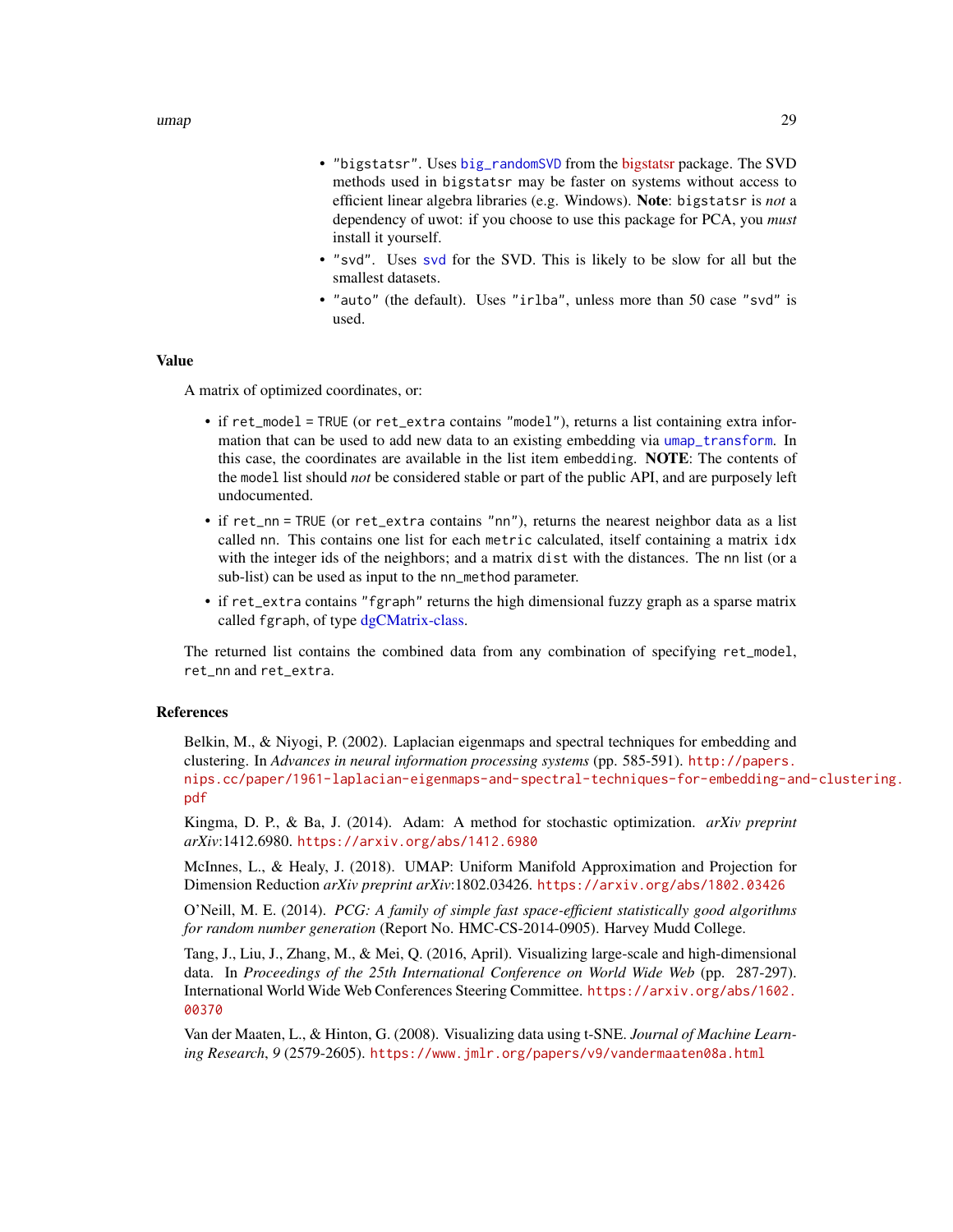#### <span id="page-29-0"></span>Examples

```
iris30 <- iris[c(1:10, 51:60, 101:110), ]
# Non-numeric columns are automatically removed so you can pass data frames
# directly in a lot of cases without pre-processing
iris_umap <- umap(iris30, n_neighbors = 5, learning_rate = 0.5, init = "random", n_epochs = 20)
# Faster approximation to the gradient and return nearest neighbors
iris_umap <- umap(iris30, n_neighbors = 5, approx_pow = TRUE, ret_nn = TRUE, n_epochs = 20)
# Can specify min_dist and spread parameters to control separation and size
# of clusters and reuse nearest neighbors for efficiency
nn <- iris_umap$nn
iris_umap \le - umap(iris30, n_neighbors = 5, min_dist = 1, spread = 5, nn_method = nn, n_epochs = 20)
# Supervised dimension reduction using the 'Species' factor column
iris\_sump \leftarrowump(iris30, n\_neighbors = 5, min\_dist = 0.001, y = iris30$$target\_weight = 0.5, n_epochs = 20)
# Calculate Petal and Sepal neighbors separately (uses intersection of the resulting sets):
iris_umap <- umap(iris30, metric = list(
  "euclidean" = c("Sepal.Length", "Sepal.Width"),
  "euclidean" = c("Petal.Length", "Petal.Width")
))
```
<span id="page-29-1"></span>umap\_transform *Add New Points to an Existing Embedding*

#### **Description**

Carry out an embedding of new data using an existing embedding. Requires using the result of calling [umap](#page-20-1) or [tumap](#page-11-1) with ret\_model = TRUE.

#### Usage

```
umap_transform(
 X = NULL,model = NULL,nn_method = NULL,
  init_weighted = TRUE,
  search_k = NULL,tmpdir = tempdir(),n epochs = NULL,
  n_threads = NULL,
  n_s g d_t threads = 0,
  grain_size = 1,
```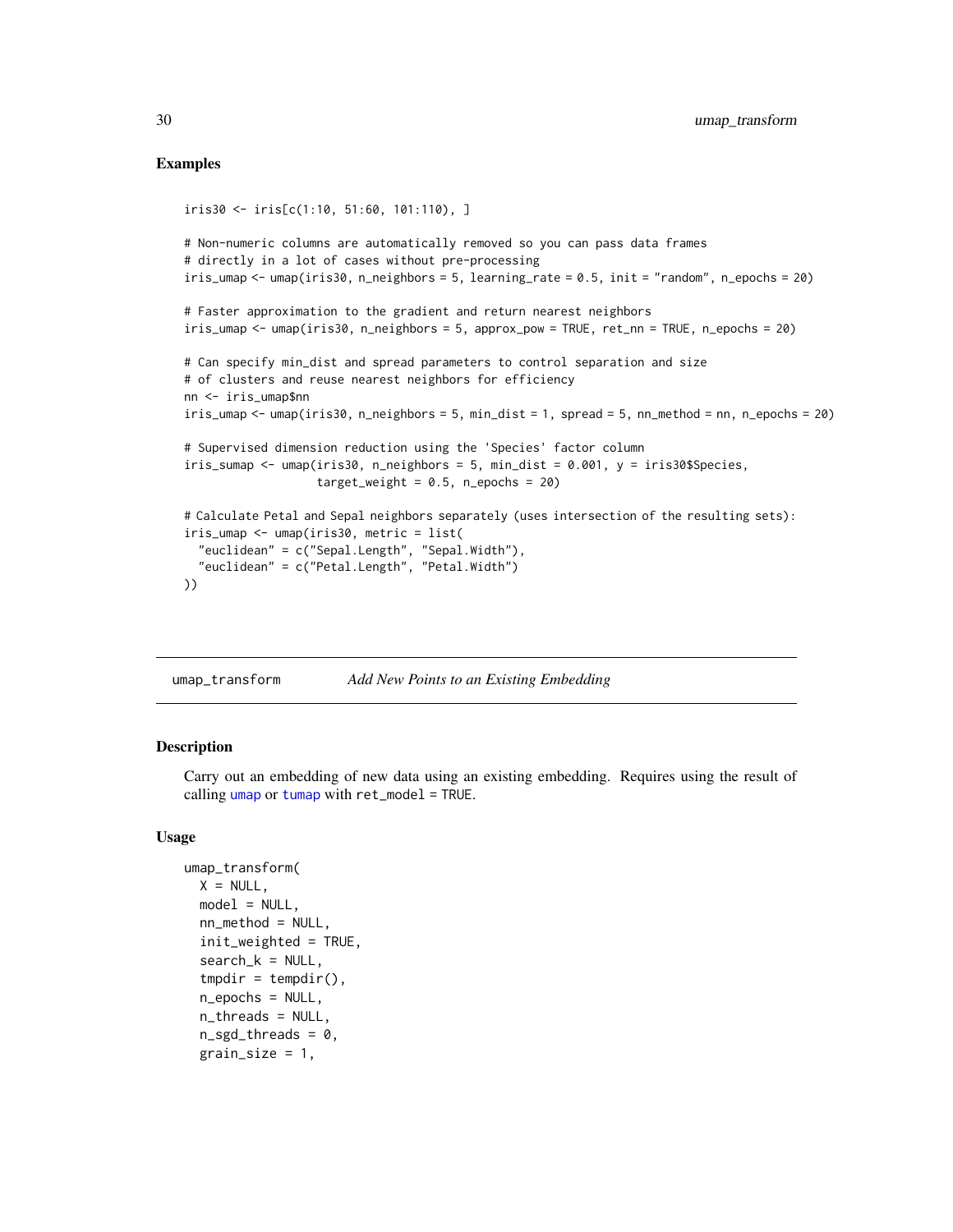#### <span id="page-30-0"></span>umap\_transform 31

```
verbose = FALSE,
 init = "weighted",
 batch = NULL,learning_rate = NULL,
 opt_{args} = NULL,
 epoch_callback = NULL
\mathcal{L}
```
### Arguments

| χ             | The new data to be transformed, either a matrix of data frame. Must have the<br>same columns in the same order as the input data used to generate the model.                                                                                                                                                                                                                                                                                                                                                                                 |
|---------------|----------------------------------------------------------------------------------------------------------------------------------------------------------------------------------------------------------------------------------------------------------------------------------------------------------------------------------------------------------------------------------------------------------------------------------------------------------------------------------------------------------------------------------------------|
| model         | Data associated with an existing embedding.                                                                                                                                                                                                                                                                                                                                                                                                                                                                                                  |
| nn_method     | Optional pre-calculated nearest neighbor data.<br>The format is a list consisting of two elements:                                                                                                                                                                                                                                                                                                                                                                                                                                           |
|               | • "idx". A n_vertices x n_neighbors matrix where n_vertices is the<br>number of items to be transformed. The contents of the matrix should be<br>the integer indexes of the data used to generate the model, which are the<br>n_neighbors-nearest neighbors of the data to be transformed.<br>· "dist". A n_vertices x n_neighbors matrix containing the distances of<br>the nearest neighbors.                                                                                                                                              |
|               | Multiple nearest neighbor data (e.g. from two different pre-calculated metrics)<br>can be passed by passing a list containing the nearest neighbor data lists as items.<br>The X parameter is ignored when using pre-calculated nearest neighbor data.                                                                                                                                                                                                                                                                                       |
| init_weighted | If TRUE, then initialize the embedded coordinates of X using a weighted aver-<br>age of the coordinates of the nearest neighbors from the original embedding in<br>model, where the weights used are the edge weights from the UMAP smoothed<br>knn distances. Otherwise, use an un-weighted average. This parameter will be<br>deprecated and removed at version 1.0 of this package. Use the init parameter<br>as a replacement, replacing init_weighted = TRUE with init = "weighted"<br>and init_weighted = FALSE with init = "average". |
| search_k      | Number of nodes to search during the neighbor retrieval. The larger k, the more<br>the accurate results, but the longer the search takes. Default is the value used in<br>building the model is used.                                                                                                                                                                                                                                                                                                                                        |
| tmpdir        | Temporary directory to store nearest neighbor indexes during nearest neighbor<br>search. Default is tempdir. The index is only written to disk if n_threads > 1;<br>otherwise, this parameter is ignored.                                                                                                                                                                                                                                                                                                                                    |
| n_epochs      | Number of epochs to use during the optimization of the embedded coordinates.<br>A value between 30 -100 is a reasonable trade off between speed and thorough-<br>ness. By default, this value is set to one third the number of epochs used to build<br>the model.                                                                                                                                                                                                                                                                           |
| n_threads     | Number of threads to use, (except during stochastic gradient descent). Default<br>is half the number of concurrent threads supported by the system.                                                                                                                                                                                                                                                                                                                                                                                          |
| n_sgd_threads | Number of threads to use during stochastic gradient descent. If set to $> 1$ , then be<br>aware that if batch = FALSE, results will not be reproducible, even if set. seed                                                                                                                                                                                                                                                                                                                                                                   |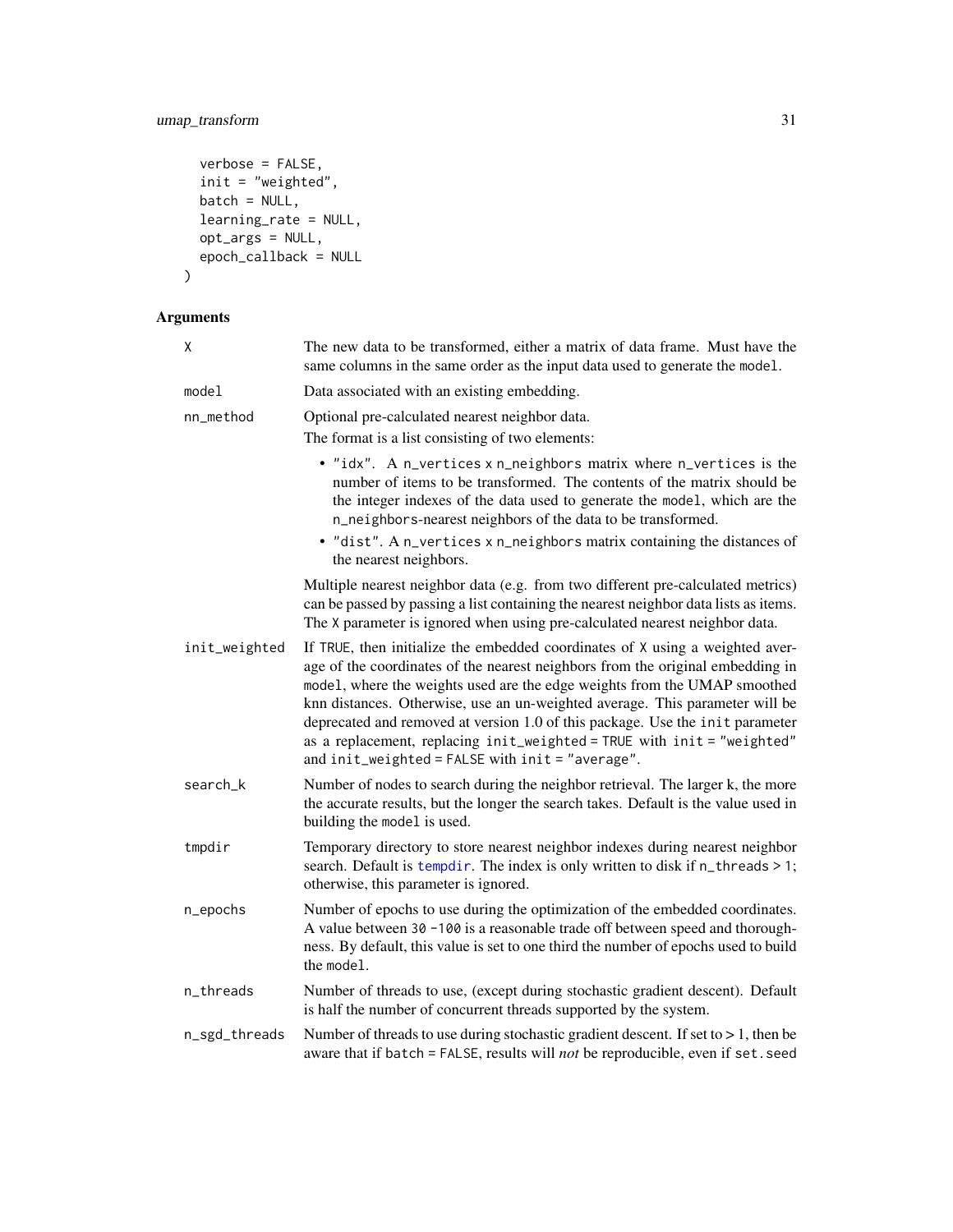|               | is called with a fixed seed before running. Set to "auto" to use the same value<br>as n_threads.                                                                                                                                                                                                                                                                                                                                                                                                                                                                                                                                       |
|---------------|----------------------------------------------------------------------------------------------------------------------------------------------------------------------------------------------------------------------------------------------------------------------------------------------------------------------------------------------------------------------------------------------------------------------------------------------------------------------------------------------------------------------------------------------------------------------------------------------------------------------------------------|
| grain_size    | Minimum batch size for multithreading. If the number of items to process in a<br>thread falls below this number, then no threads will be used. Used in conjunction<br>with n_threads and n_sgd_threads.                                                                                                                                                                                                                                                                                                                                                                                                                                |
| verbose       | If TRUE, log details to the console.                                                                                                                                                                                                                                                                                                                                                                                                                                                                                                                                                                                                   |
| init          | how to initialize the transformed coordinates. One of:                                                                                                                                                                                                                                                                                                                                                                                                                                                                                                                                                                                 |
|               | • "weighted" (The default). Use a weighted average of the coordinates of<br>the nearest neighbors from the original embedding in model, where the<br>weights used are the edge weights from the UMAP smoothed knn distances.<br>Equivalent to init_weighted = TRUE.                                                                                                                                                                                                                                                                                                                                                                    |
|               | • "average". Use the mean average of the coordinates of the nearest neigh-<br>bors from the original embedding in model. Equivalent to init_weighted<br>$=$ FALSE.                                                                                                                                                                                                                                                                                                                                                                                                                                                                     |
|               | • A matrix of user-specified input coordinates, which must have dimensions<br>the same as $(nrow(X), ncol(mod 15embedding)).$                                                                                                                                                                                                                                                                                                                                                                                                                                                                                                          |
|               | This parameter should be used in preference to init_weighted.                                                                                                                                                                                                                                                                                                                                                                                                                                                                                                                                                                          |
| batch         | If TRUE, then embedding coordinates are updated at the end of each epoch rather<br>than during the epoch. In batch mode, results are reproducible with a fixed ran-<br>dom seed even with n_sgd_threads > 1, at the cost of a slightly higher memory<br>use. You may also have to modify learning_rate and increase n_epochs, so<br>whether this provides a speed increase over the single-threaded optimization is<br>likely to be dataset and hardware-dependent. If NULL, the transform will use the<br>value provided in the model, if available. Default: FALSE.                                                                  |
| learning_rate | Initial learning rate used in optimization of the coordinates. This overrides the<br>value associated with the model. This should be left unspecified under most<br>circumstances.                                                                                                                                                                                                                                                                                                                                                                                                                                                     |
| opt_args      | A list of optimizer parameters, used when batch = TRUE. The default optimiza-<br>tion method used is Adam (Kingma and Ba, 2014).                                                                                                                                                                                                                                                                                                                                                                                                                                                                                                       |
|               | • method The optimization method to use. Either "adam" or "sgd" (stochas-<br>tic gradient descent). Default: "adam".                                                                                                                                                                                                                                                                                                                                                                                                                                                                                                                   |
|               | • beta1 (Adam only). The weighting parameter for the exponential moving<br>average of the first moment estimator. Effectively the momentum parame-<br>ter. Should be a floating point value between 0 and 1. Higher values can<br>smooth oscillatory updates in poorly-conditioned situations and may allow<br>for a larger learning_rate to be specified, but too high can cause diver-<br>gence. Default: 0.5.                                                                                                                                                                                                                       |
|               | • beta2 (Adam only). The weighting parameter for the exponential moving<br>average of the uncentered second moment estimator. Should be a floating<br>point value between 0 and 1. Controls the degree of adaptivity in the step-<br>size. Higher values put more weight on previous time steps. Default: 0.9.<br>• eps (Adam only). Intended to be a small value to prevent division by zero,<br>but in practice can also affect convergence due to its interaction with beta2.<br>Higher values reduce the effect of the step-size adaptivity and bring the<br>behavior closer to stochastic gradient descent with momentum. Typical |
|               | values are between 1e-8 and 1e-3. Default: 1e-7.                                                                                                                                                                                                                                                                                                                                                                                                                                                                                                                                                                                       |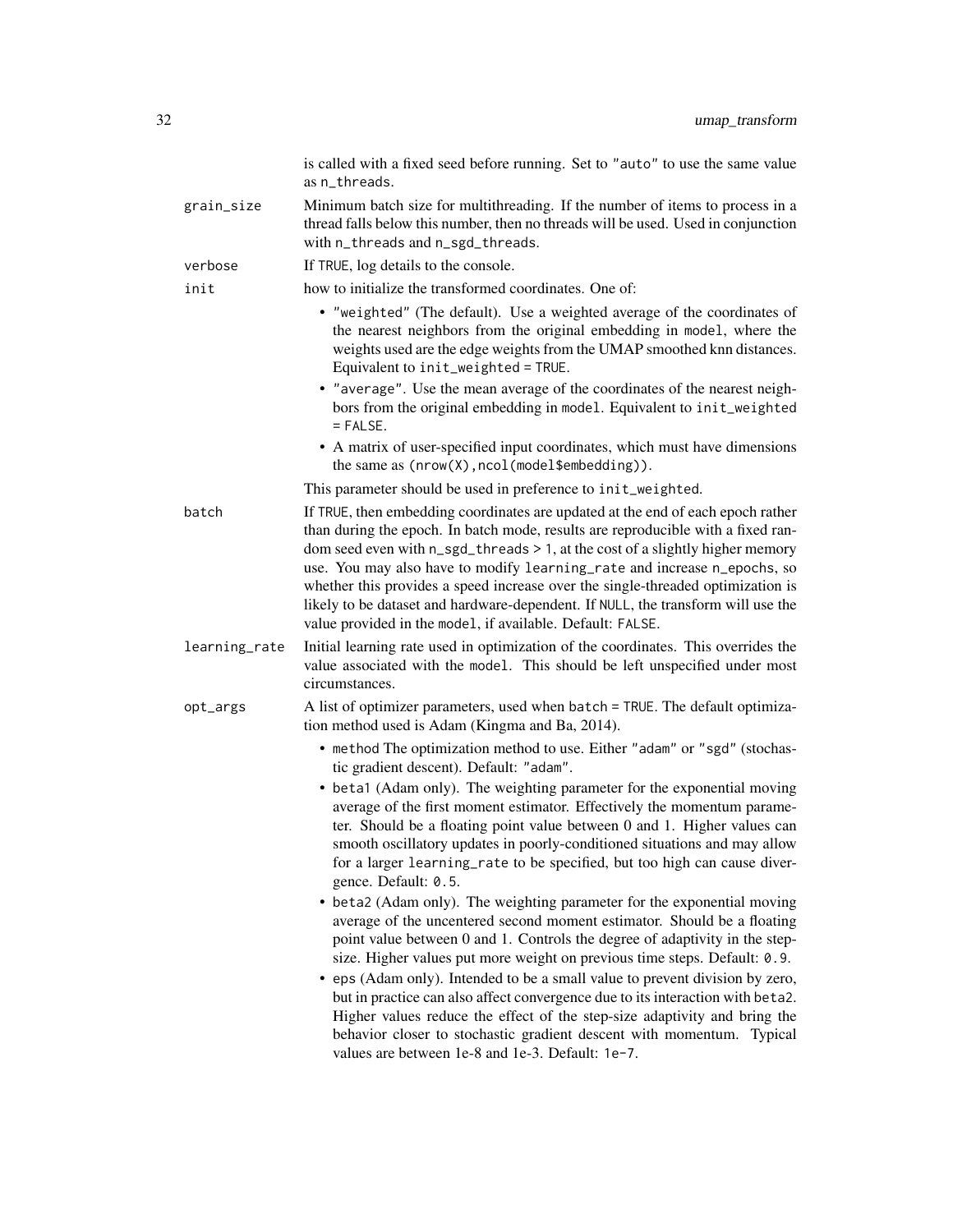#### <span id="page-32-0"></span>unload\_uwot 33

|  | • alpha The initial learning rate. Default: the value of the learning_rate<br>parameter.                                                                                                                                     |
|--|------------------------------------------------------------------------------------------------------------------------------------------------------------------------------------------------------------------------------|
|  | If NULL, the transform will use the value provided in the model, if available.                                                                                                                                               |
|  | epoch_callback A function which will be invoked at the end of every epoch. Its signature should<br>be: (epoch, n_epochs, coords, fixed_coords), where:                                                                       |
|  | • epoch The current epoch number (between 1 and n_epochs).                                                                                                                                                                   |
|  | • n_epochs Number of epochs to use during the optimization of the embed-<br>ded coordinates.                                                                                                                                 |
|  | • coords The embedded coordinates as of the end of the current epoch, as a<br>matrix with dimensions (N, n_components).                                                                                                      |
|  | • fixed_coords The originally embedded coordinates from the model. These<br>are fixed and do not change. A matrix with dimensions (Nmodel, n_components)<br>where Nmodel is the number of observations in the original data. |
|  |                                                                                                                                                                                                                              |

#### Details

Note that some settings are incompatible with the production of a UMAP model via [umap](#page-20-1): external neighbor data (passed via a list to the argument of the nn\_method parameter), and factor columns that were included in the UMAP calculation via the metric parameter. In the latter case, the model produced is based only on the numeric data. A transformation is possible, but factor columns in the new data are ignored.

#### Value

A matrix of coordinates for X transformed into the space of the model.

#### Examples

```
iris_train <- iris[1:100, ]
iris_test <- iris[101:150, ]
# You must set ret_model = TRUE to return extra data needed
iris_train_umap <- umap(iris_train, ret_model = TRUE)
iris_test_umap <- umap_transform(iris_test, iris_train_umap)
```
<span id="page-32-1"></span>unload\_uwot *Unload a Model*

#### Description

Unloads the UMAP model. This prevents the model being used with [umap\\_transform](#page-29-1), but allows the temporary working directory associated with saving or loading the model to be removed.

#### Usage

```
unload_uwot(model, cleanup = TRUE, verbose = FALSE)
```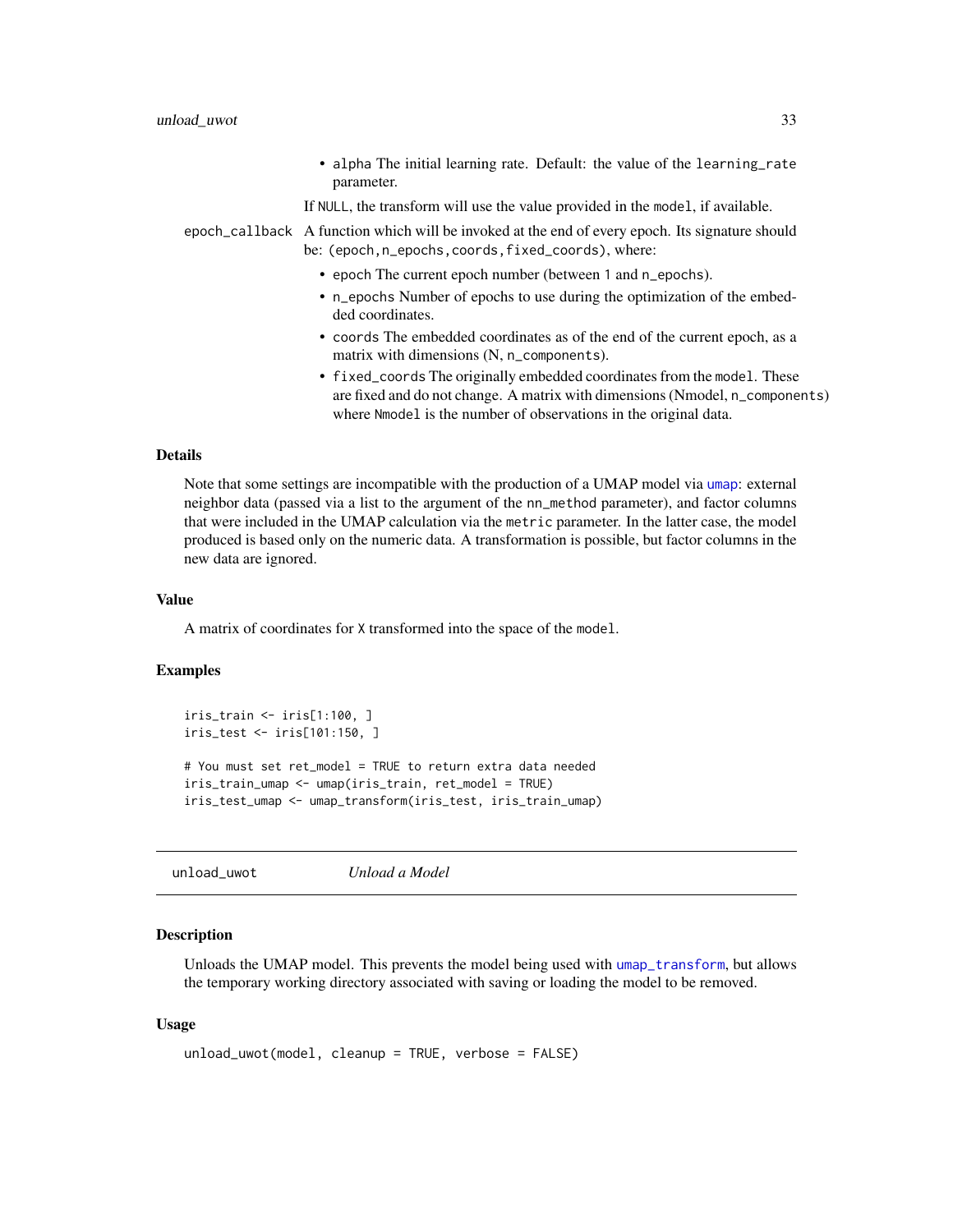#### <span id="page-33-0"></span>Arguments

| model   | a UMAP model create by umap.                                                                                         |
|---------|----------------------------------------------------------------------------------------------------------------------|
| cleanup | if TRUE, attempt to delete the temporary working directory that was used in either<br>the save or load of the model. |
| verbose | if TRUE, log information to the console.                                                                             |

#### See Also

[save\\_uwot](#page-10-1), [load\\_uwot](#page-1-1)

#### Examples

```
iris_train <- iris[c(1:10, 51:60), ]
iris_test <- iris[100:110, ]
# create model
model <- umap(iris_train, ret_model = TRUE, n_epochs = 20)
```

```
# save without unloading: this leaves behind a temporary working directory
model_file <- tempfile("iris_umap")
model <- save_uwot(model, file = model_file)
```

```
# The model can continue to be used
test_embedding <- umap_transform(iris_test, model)
```

```
# To manually unload the model from memory when finished and to clean up
# the working directory (this doesn't touch your model file)
unload_uwot(model)
```

```
# At this point, model cannot be used with umap_transform, this would fail:
# test_embedding2 <- umap_transform(iris_test, model)
```

```
# restore the model: this also creates a temporary working directory
model2 <- load_uwot(file = model_file)
test_embedding2 <- umap_transform(iris_test, model2)
```

```
# Unload and clean up the loaded model temp directory
unload_uwot(model2)
```

```
# clean up the model file
unlink(model_file)
```

```
# save with unloading: this deletes the temporary working directory but
# doesn't allow the model to be re-used
model3 <- umap(iris_train, ret_model = TRUE, n_epochs = 20)
model_file3 <- tempfile("iris_umap")
model3 <- save_uwot(model3, file = model_file3, unload = TRUE)
```